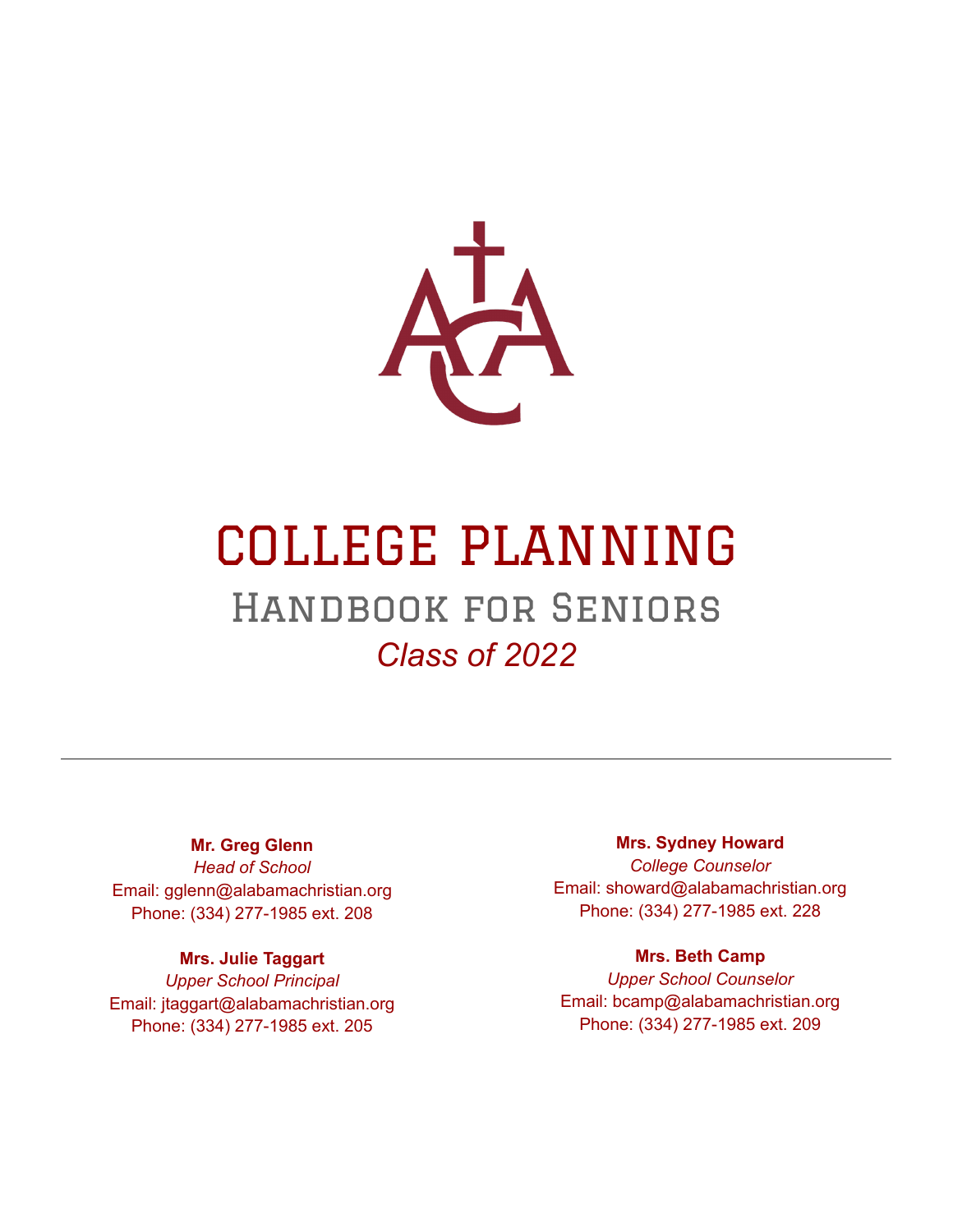

## **Table of Contents**

| Welcome Letter                                 | 3              |
|------------------------------------------------|----------------|
| <b>Calendar of Events</b>                      | $\overline{4}$ |
| Senior Year Details                            | $5 - 9$        |
| Graduation Requirements & Diplomas             | $10 - 13$      |
| <b>Career Counseling Center</b>                | 14             |
| Post-Secondary Options                         | 15             |
| Naviance/Common App                            | 16             |
| Choosing a College                             | 17             |
| <b>College Planning Checklist</b>              | $18 - 19$      |
| Criteria for Admission                         | $20 - 22$      |
| <b>Types of Admission</b>                      | 23             |
| Corresponding with Colleges via Email          | $24 - 25$      |
| <b>College Admission Testing</b>               | $26 - 28$      |
| Tips for Completing Your College Application   | $29 - 30$      |
| <b>College Visits</b>                          | $31 - 32$      |
| <b>Financial Aid Information</b>               | $33 - 34$      |
| Student Athlete & NCAA/NAIA Eligibility Center | 35             |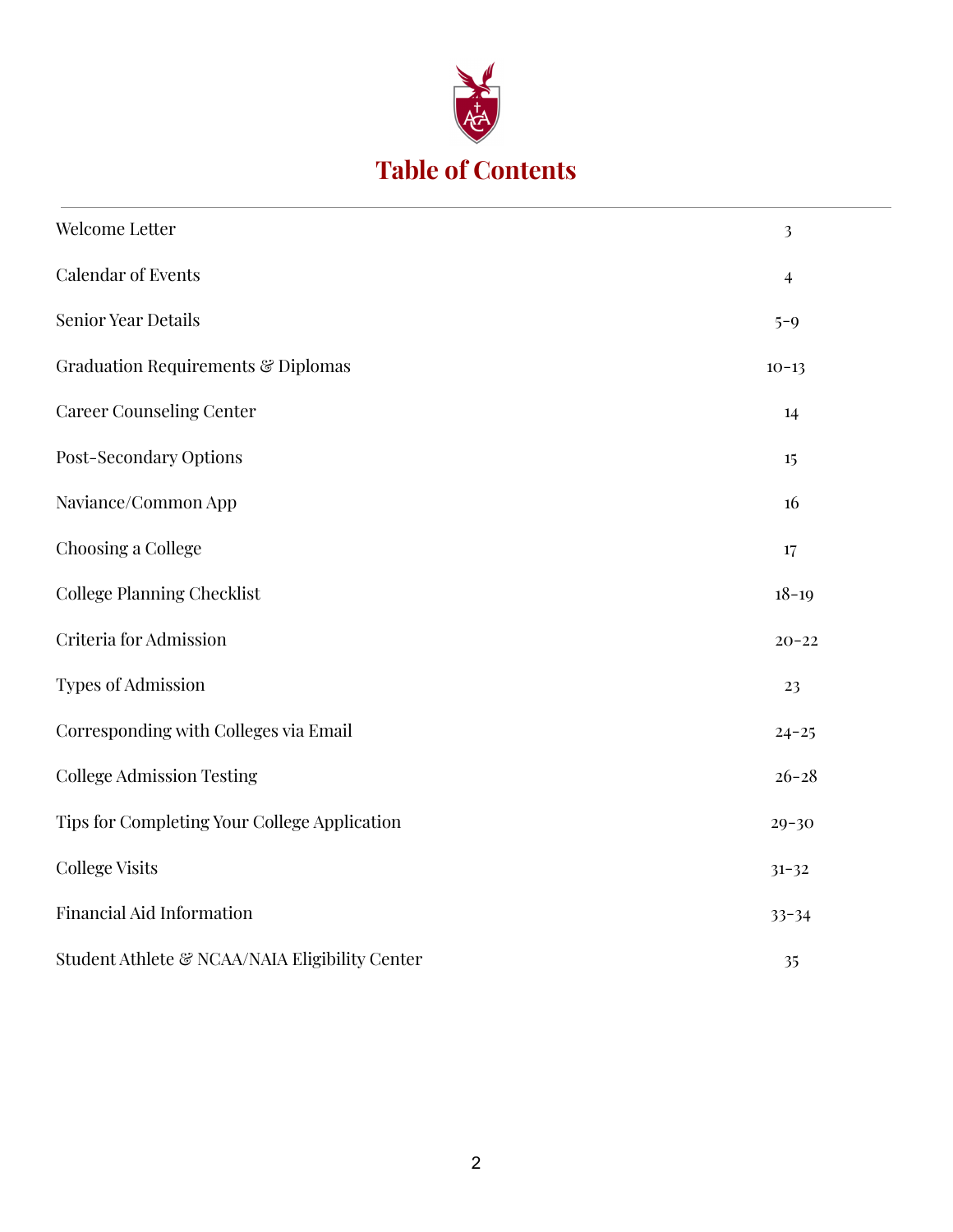

To the Class of 2022,

We know this is an exciting time for you! It is time for you to make some big decisions. There are many questions that must be answered. What are you planning to do after graduation? College? Technical School? Military? Work? Have you applied to college or technical school? How are you going to pay for college? All of these are important questions and we are here to help you explore your options and guide you as you make some important decisions this year.

This packet is intended to help guide you and your family through some important aspects of your senior year. Please read through the entire packet. There is a lot of important information included, but try not to get overwhelmed. We are here to help you with any questions you may have or any additional information you may need.

Your high school career is  $3/4$  of the way complete, but that remaining  $1/4$  is perhaps the most important portion. Let's work together to make your Senior year a successful one! We are excited about the Class of 2022, and we look forward to working with you this year!

**Mrs. Taggart Mrs. Camp Mrs. Howard** *Principal Counselor College Counselor*

> **Ms. Horn, Mrs. Ivey, Mrs. Picken Mr. Clayton, and Mrs. Solar** *Senior Class Sponsors*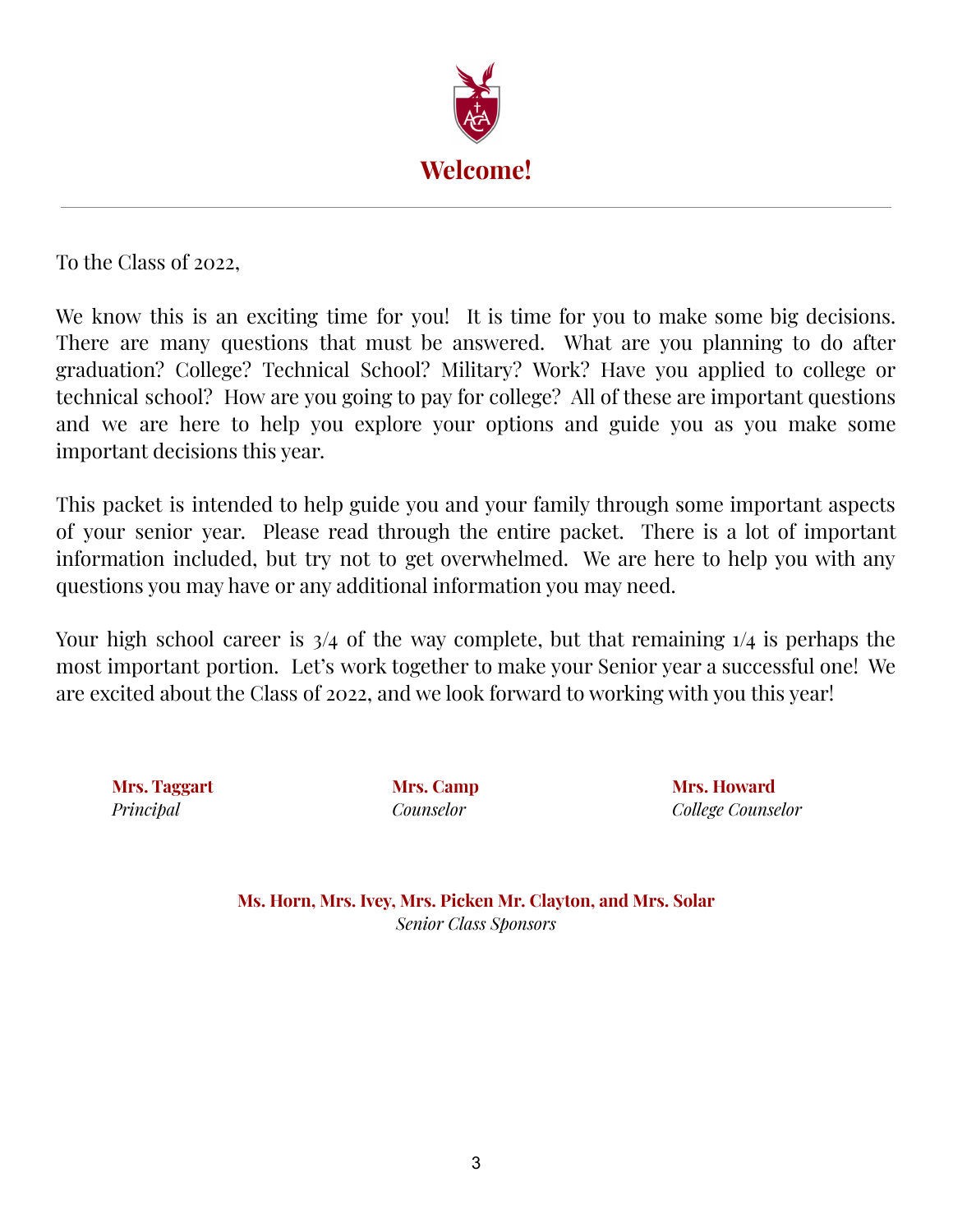

Mark your calendars for these important upcoming events for Seniors and Parents:

| August 3             | <b>Senior Parent Meeting</b>                    | Dec. 11          | National ACT Date                   |
|----------------------|-------------------------------------------------|------------------|-------------------------------------|
| August <sub>11</sub> | Senior Dinner/Devotional                        | Dec. 14-17       | Exams                               |
| August 12            | First Day of School                             |                  |                                     |
| August 16            | NAIA/NCAA Parent Athlete Night                  | Jan. TBD         | LifeSouth Blood Drive               |
| August 28            | National SAT Date                               |                  |                                     |
| August 30            | Cap & Gown Info - 8:00 am                       | Feb. 9-11        | <b>ACT Prep on Campus</b>           |
|                      |                                                 | Feb. 12          | National ACT Date                   |
| Sept. 3              | Cap & Gown Orders - 1pm                         | Feb. 23          | National Honor Society Inductions   |
| Sept. 8              | Meet Kindergarten Buddies                       | Feb. TBD         | Montala Pageant                     |
| Sept. 8-10           | <b>ACT Prep on Campus</b>                       |                  |                                     |
| Sept. 11             | National ACT Date                               | March 4          | Senior Class Picture (Off-Campus)   |
| Sept. 13             | <b>Junior League College &amp; Career Night</b> | March 8          | School Day ACT @ ACA                |
| Sept. 16             | Lee McDaniel- Deliver Class Rings 8:30          | March 9          | Senior Cap & Gown Portraits @ ACA   |
| Sept. 20             | Financial Aid Night at ACA                      | March 12         | National SAT Date                   |
| Sept. TBD            | <b>LifeSouth Blood Drive</b>                    | March 30-1       | <b>ACT Prep on Campus</b>           |
| Oct. 1               | <b>FAFSA Application Opens</b>                  | April 2          | National ACT Date                   |
| Oct. 2               | National SAT Date                               | April 13         | School Day SAT @ ACA                |
| Oct. 4               | College (& Career) Fair at ACA                  | <b>April TBD</b> | Junior/Senior Banquet               |
| Oct. 5               | Fall School Day ACT                             |                  |                                     |
| Oct. 8               | Senior Night @ Football Game                    | May 1            | National Candidate Reply Date       |
| Oct. 13              | School Day PSAT                                 | May 2            | AP Government (AM)                  |
| Oct. 20-22           | <b>ACT Prep on Campus</b>                       | May 7            | National SAT Date                   |
| Oct. 22              | Homecoming Football Game                        | May 9            | AP Calculus (AM)                    |
| Oct. 23              | National ACT Date                               | May 11           | Seniors' Last Day of School (Awards |
|                      |                                                 |                  | Day, Senior Lunch, & Graduation     |
| Nov. 6               | National SAT Date                               |                  | Practice)                           |
|                      |                                                 | May 13           | Baccalaureate                       |
| Dec. 1               | Deadline for most Academic Scholarships         | May 15           | Graduation                          |
| Dec. 4               | National SAT Date                               |                  |                                     |
| Dec. 6-9             | Faulkner Exam Week (DE Exams)                   |                  |                                     |
| Dec. 8-10            | <b>ACT Prep on Campus</b>                       |                  |                                     |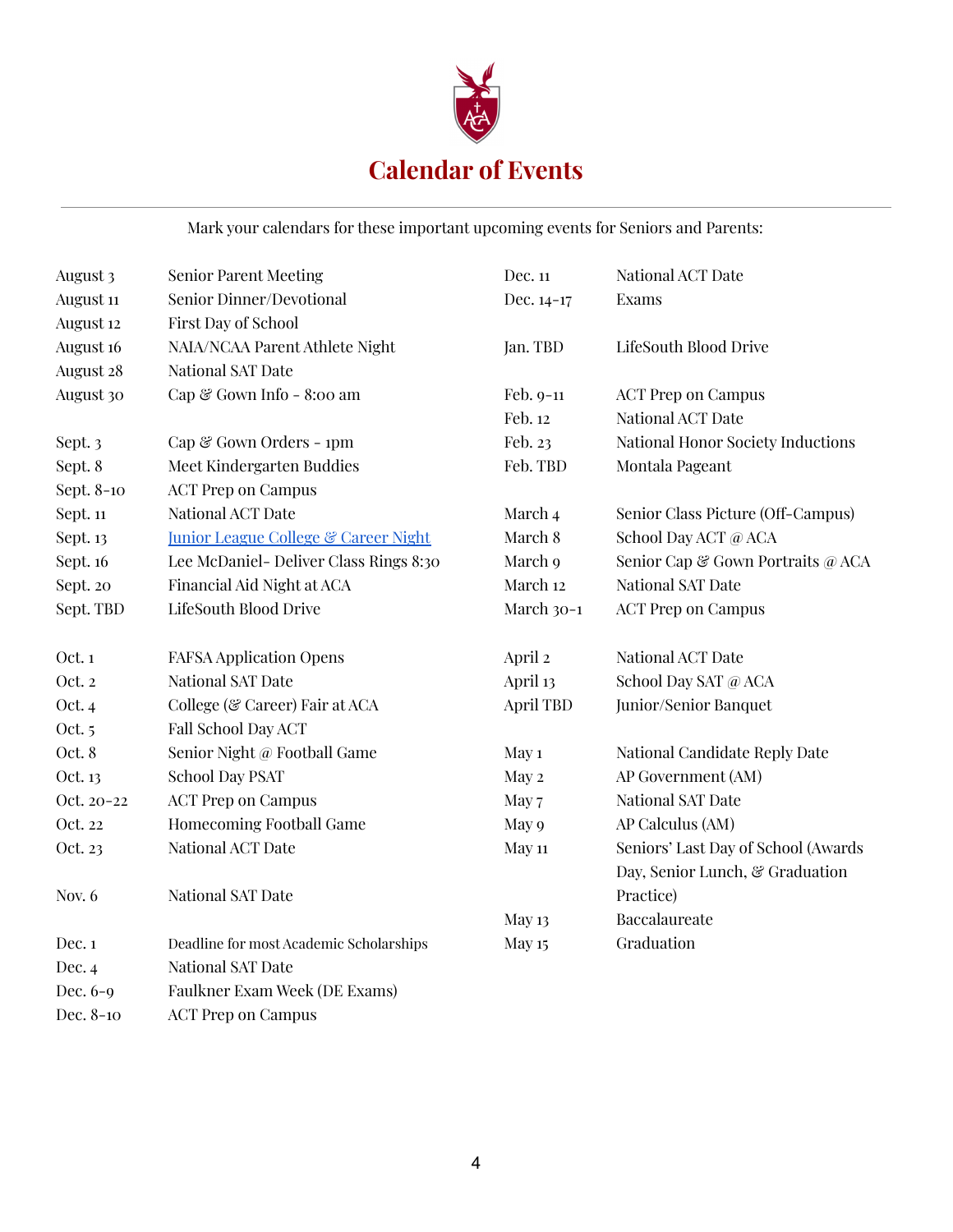

## **Beginning of Year Senior Dinner**

Every year, the Senior classes meet together (with their parents!) the Wednesday night before school begins. This event will take place on Wednesday, August 11th. You will have time to make your crowns for the first day of school, visit with your friends, eat dinner (more info will be sent closer to time to coordinate food) and spend some devotional time together. If you will not be able to attend this dinner, please let us know! We want to be sure to have enough food for everyone!

## **Cap & Gown Ordering**

W.C. McDaniel from Herff-Jones will be on campus August 30th to give the Seniors information on Caps and Gowns. Orders are due on Friday, September 3rd! The cost for the Cap & Gowns is approximately \$102 (including shipping and tax). Students will get a final price for these at the information meeting. Seniors will keep their cap and gown after graduation and do not have to return them. This amount is not included in tuition. You can also order additional Senior Year items from them, but only the cap and gown are mandatory. Invitations, thank you cards, etc. are all optional items. Please send a check, cash, or your credit card information to pay for these.

## **Yearbook**

In order to give you the proper yearbook-style send off, there are some things we need from you to complete your coverage in the book. Please submit the information below to Mrs. Foster (room 144, cfoster@alabamachristian.org) by **FRIDAY, OCTOBER 15, 2021.** Failure to complete and submit this information on time may affect your coverage.

- Submit **ONE picture of yourself under the age of seven** to Mrs. Foster via email (cfoster@alabamachristian.org) or as a hard copy. (This is required for all seniors, even if they are not buying a senior note in the back of the yearbook.)
- Senior Notes (see attached information)
- Send Mrs. Foster an email that includes the following items:
	- **Your full name** (as it will appear on your diploma).
	- **Your chosen senior quote.** \*\*Note the guidelines below. If you do not adhere to these guidelines, your quote will be rejected. Quote guidelines: Your quote must be in standard English - no abbreviations, creative spelling, or questionable/inappropriate content. The quote must not exceed 150 characters in length (including spaces and punctuation). No profanity, acronyms, gang-affiliated words or phrases, sexual innuendo, or drug or alcohol references are allowed. No derogatory comments about other students or staff members are allowed. No shout-outs to or about other students or teachers are allowed. (Some may not approve of being mentioned in another student's quote, and even if that person "approves," we do not need to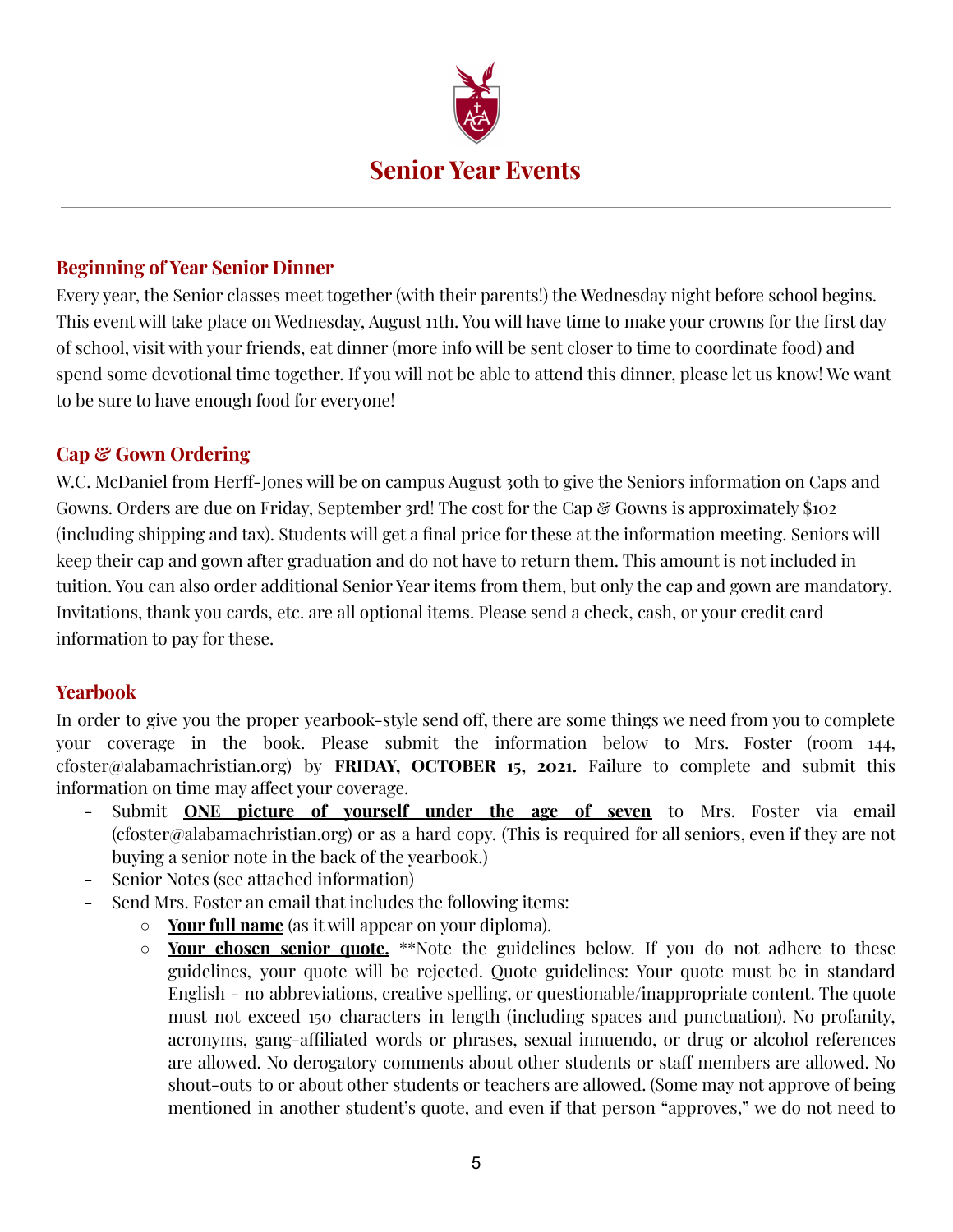

worry about who does and does not want to be mentioned in yearbook quotes.) If you are unsure whether or not your quote meets these guidelines, email it to me ahead of the deadline to make sure. We must have time for the administration to review quotes and for the quotes to be typed on the senior pages. **Do not miss the deadline, or you may not get to include a quote.**

### **Senior Class Pictures**

Each year, the senior class takes a field trip to an area location to take a dressy picture that will be used for promotional materials and will be displayed in the senior section of the yearbook. This year's picture will be on Friday, March 4th at the Shakespear. We wanted to go on and give you dress code information so that you can be preparing for the picture.

Each senior boy should wear a pair of khaki pants, a long-sleeved white button-down dress shirt (tucked in with a dark belt), dark shoes, a bow tie in a color of his choosing, and a navy sports coat. (If you do not own a sports coat and do not know of someone who can lend you one, let Mrs. Howard or Mrs. Taggart know and we will try to find one you can borrow. If you have an extra navy coat or know of someone who can lend one, please let Mrs. Howard or Mrs. Taggart know as well!)

Each girl should wear a *pure white dress* (not cream-colored, eggshell, off-white, etc, but can have lace in cream-colored, eggshell, or off-white). The dress must be floor length. (Girls whose dresses are revealing or too tight risk not being allowed on the field trip and not being included in the picture. If you are in doubt, please email Mrs. Taggart pictures of yourself from the front and back angles wearing the dress.) The dress may not be strapless, but may have straps no less than two-three inches in width. Your shoes will be removed for the pictures, but you must wear shoes to school and on the trip. Jewelry may be worn, but should be low-key and dainty (nothing chunky and large).

## **Junior/Senior Banquet**

The date for this year's Jr/Sr Banquet is TBD. Every year, the junior class hosts a formal dinner for the senior class. All seniors are invited to attend for free. A date can be from another class or school; however, the ACA senior will be responsible for paying a fee (usually \$30-35). Students are expected to wear formal attire (suit/tux for young men and formal dresses for young ladies). Dresses should be modest. Dresses should not be shorter than two inches above the knee (including slits). Tops should not be too low cut and any two-piece dresses should not be too revealing (two inches or less). The Montala Pageant gives some additional guidelines to consider when purchasing gowns (refer to the student handbook).

As per the student handbook:

1. If a student is thought to be dressed inappropriately at a school event, any employee may call it to the attention of an administrator. The administrator will go to talk to the student.

2. The student will be asked to leave if the administrator determines the dress is inappropriate. The administrator will meet with the student and parent the next available school day to determine if further action is needed.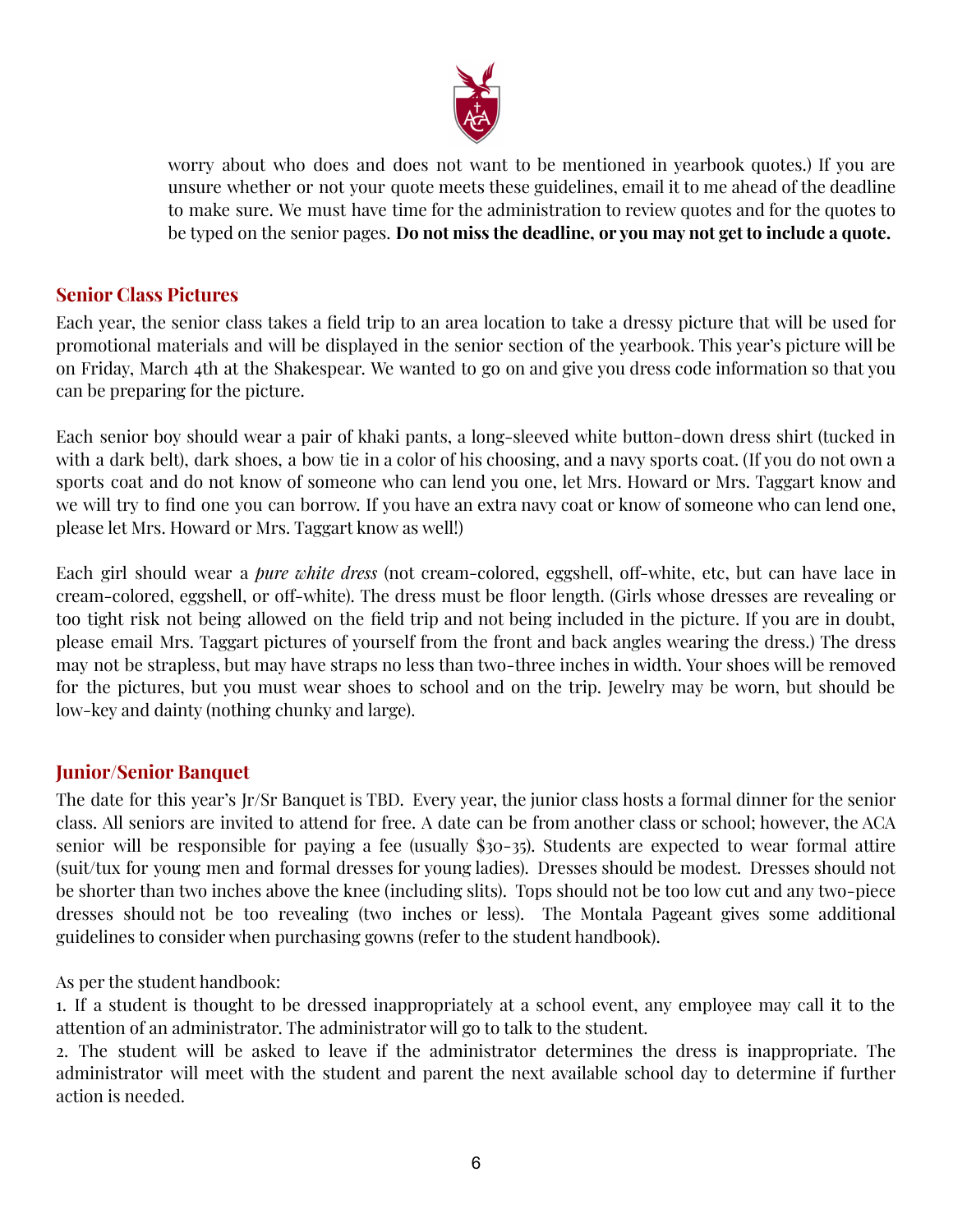

## **Senior Awards Day**

Senior Awards Days are separate from High School and Middle School Awards Day. This year Senior Awards will be on Wednesday, May 11, 2022 at 8:30 a.m. Middle and High School awards will be held on a separate day. Academic awards, scholarships, Valedictorian/Salutatorian, Mr. & Miss ACA, the Wade Norton Award and others will be presented that day. Seniors should plan on wearing church appropriate clothing that meets the school dress code. The top 25 Scholarships in the class will be presented during Awards (either by the College Representative or by ACA). Other scholarships are recognized on the screen. Please remember we are only as good as the information we are given. Make sure you have turned in all your scholarships by the deadline given in the spring. Scholarships turned in after the deadline will not be recognized at Awards Day. Prior to Awards Day is the Senior/Kindergarten Cap & Gown walk. Seniors meet in the MPR at 7:45 a.m. dressed in their gowns (no caps - guys wear khaki pants with a collared shirt - tie optional/girls wear school appropriate dresses). The walk begins at 8:05 a.m. Seniors will wear their gowns for Awards Day. Following Awards, Seniors are dismissed to go to their Senior Lunch beginning at 11:00 a.m. (location announced later). Mandatory graduation rehearsal begins at 1:00 p.m.

### **Baccalaureate**

Baccalaureate will be held on May 13, 2022 at 6:00 p.m., at University Church of Christ. More details about this event will be given closer to time.

## **Graduation**

Graduation will be held on May 15, 2022, at Faulkner University at 2:30 pm. ACA requires tickets at the door to attend ACA's graduation ceremony. Each member of the senior class will receive 15 tickets late April or early May. A certain number of tickets will be for the reserved section and will be designated differently on the actual ticket. Students will count their tickets and sign a document, signifying they have received their tickets for graduation. ACA will not replace lost tickets. Please remind your children that they are responsible for the tickets once they sign for them. If a guest to graduation does not have a ticket, the guest will not view the ceremony. An ACA graduation announcement does not allow admittance. A child who is younger than six and able to sit in an adult's lap will not need a ticket. Seniors will not have exams in the spring; therefore, third and fourth nine weeks grades make up their semester grades. Wednesday, May 11, 2022 will be the last day of school for seniors and they will be dismissed following Senior Awards. **If a student does not have all of his/her credits needed to graduate, he or she will not participate in graduation.** Financial accounts with ACA must be paid in full for your child to participate in graduation. If this is a problem, please contact the business office as soon as possible.

## Students who fail courses and who will not graduate will receive notification by 4:00 pm on Thursday, May **12, 2022.**

**Rehearsal**: Attendance Mandatory (Wednesday, May 11, 2022, at Faulkner University from 1:00-2:30 pm). Please do not be late. Students should dress modestly for practice. Girls should bring the shoes they are planning to wear so they can practice walking up on the stage in them. Rehearsal will last for about one and a half hours. This time could vary depending on cooperation and listening skills. If a student is <u>not</u> at rehearsal,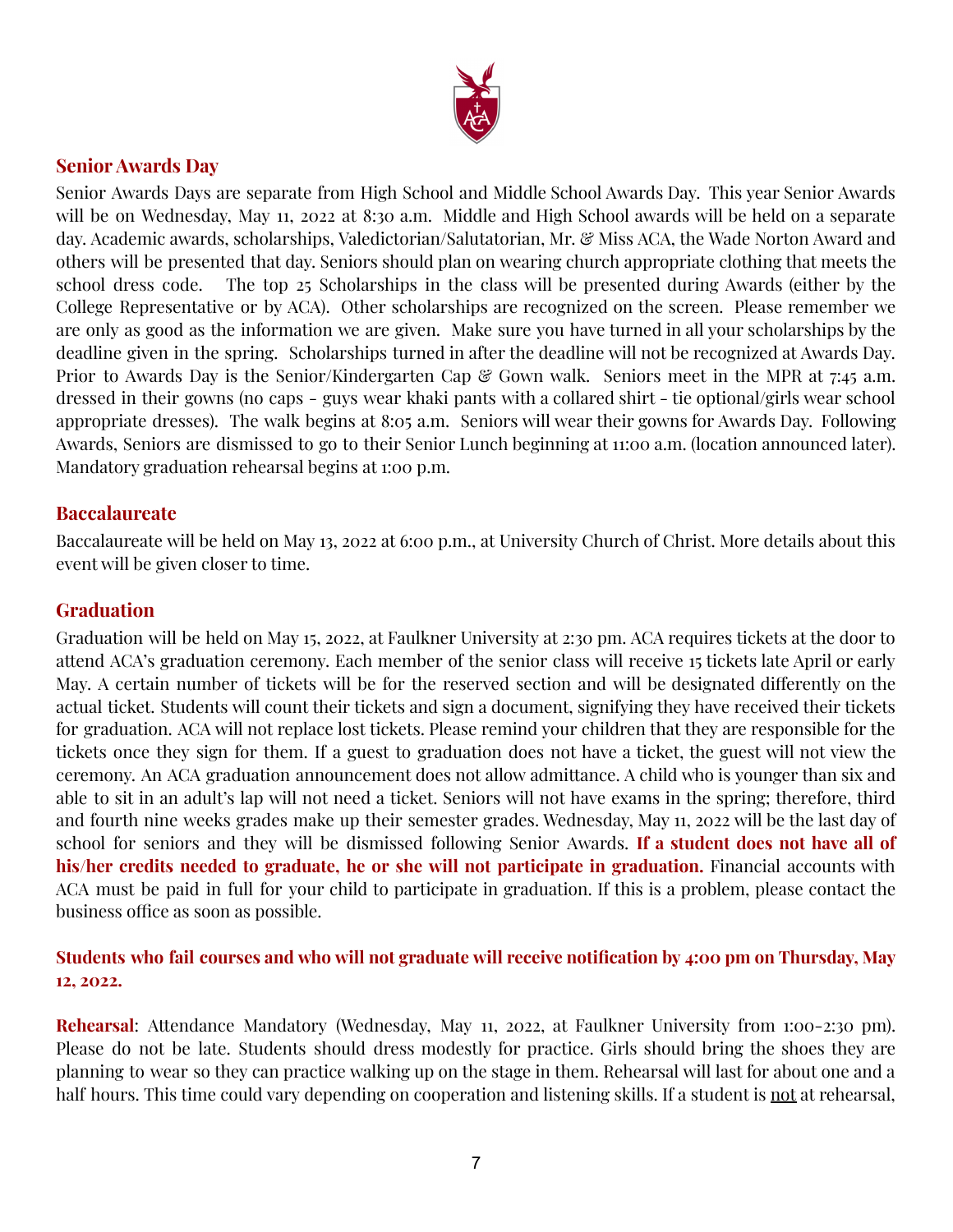

we will assume that he/she will not participate in the graduation ceremony. Exception: student participating in a school athletic event.

## **GRADUATION DAY:**

### **Arrival**

- Graduates need to be at Faulkner University by 1:30 p.m., dressed and ready for the class group picture, taken at 1:40 p.m. If a student is not present on time, he/she will not participate in the picture. Graduates should meet in the Multiplex.
- There will be a photographer at graduation to take a group picture. Students will receive information about these pictures when they pick up their graduation packet and diploma.

## **Seats**

- We have reserved seating for graduates.
- Each family will receive a portion of their tickets as "reserved". These tickets will be on the floor. Seating will be determined by a random drawing early in May.
- Mothers need to sit near the aisle for the rose ceremony if possible. If not, please be sure your child knows where you are sitting.

## **Gowns**

- As soon as your child receives their gown, have them try it on. If there is an issue, please **report it immediately.**
- **●** For the best appearance, you should remove the gown from its container and place it on a hanger soon after receipt. Gowns may need to be ironed or steamed for best appearance.
- **●** Flowers and pins are not appropriate for graduation gowns. Do not add anything to the cap or gown other than honor cords students receive from Alabama Christian Academy.

## **What to Wear Under the Gown**

- Boys need to wear dark or khaki pants, dark socks with dark dress shoes, and a **white**-collared shirt with a tie. (Bow ties are fine.)
- Students will also need their caps and gowns with the maroon sash; girls do not need the white collar, and boys do not receive one.
- Girls need to wear dresses that cannot be seen while wearing a gown and black or nude dress shoes.

## **Tassels**

**●** Wear tassels on the right side of the mortarboard. After all graduates have received their diploma covers and are back in their seats, the speaker will ask the class to stand and move their tassels to the left side as a group.

## **Caps**

●

- Place caps on the head so the mortarboard is level. The front of the cap is indicated on the inside of the crown.
- Remove caps during the commencement ceremony **at the appropriate times**, which we will discuss during practice.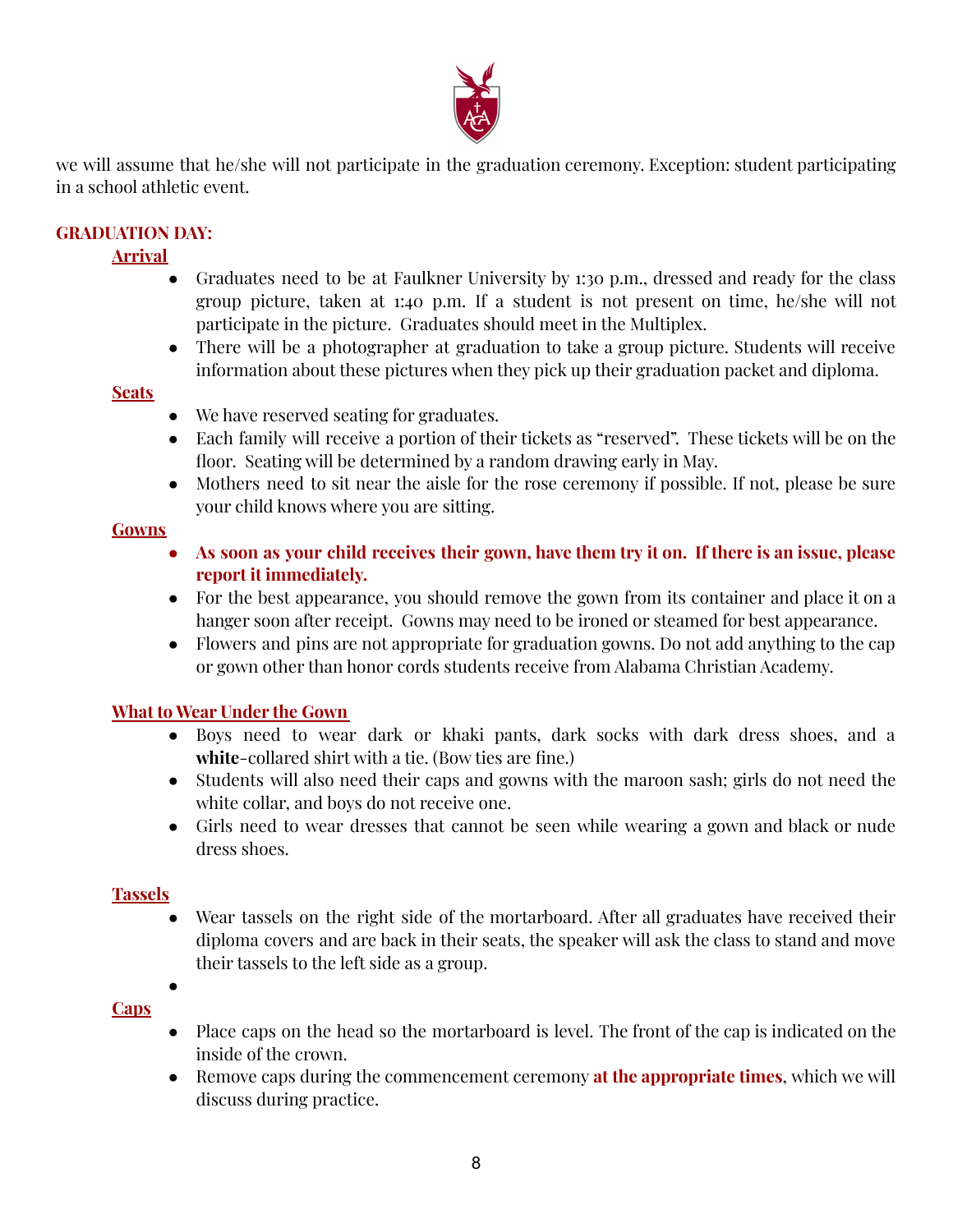

## **Graduation cords**

- The following cords are the only cords that have been approved to be worn on the gown during graduation.
	- ✓ Advanced Diploma white cord
	- $\checkmark$  Key club royal blue
	- $\checkmark$  Mu Alpha Theta sky blue
	- $\checkmark$  Tri-M pink
	- $\checkmark$  National Honor Society blue/gold ribbon with medallion
	- ✓ National Spanish Honor Society red/gold
	- $\angle$  LifeSouth red/silver

### **Herff Jones (Graduation Announcements, Gowns, Etc.)**

If there is a problem with your gown or announcement, contact W.C. McDaniel at (205) 502-7534 or by email at wcmcdaniel@herffjones.com.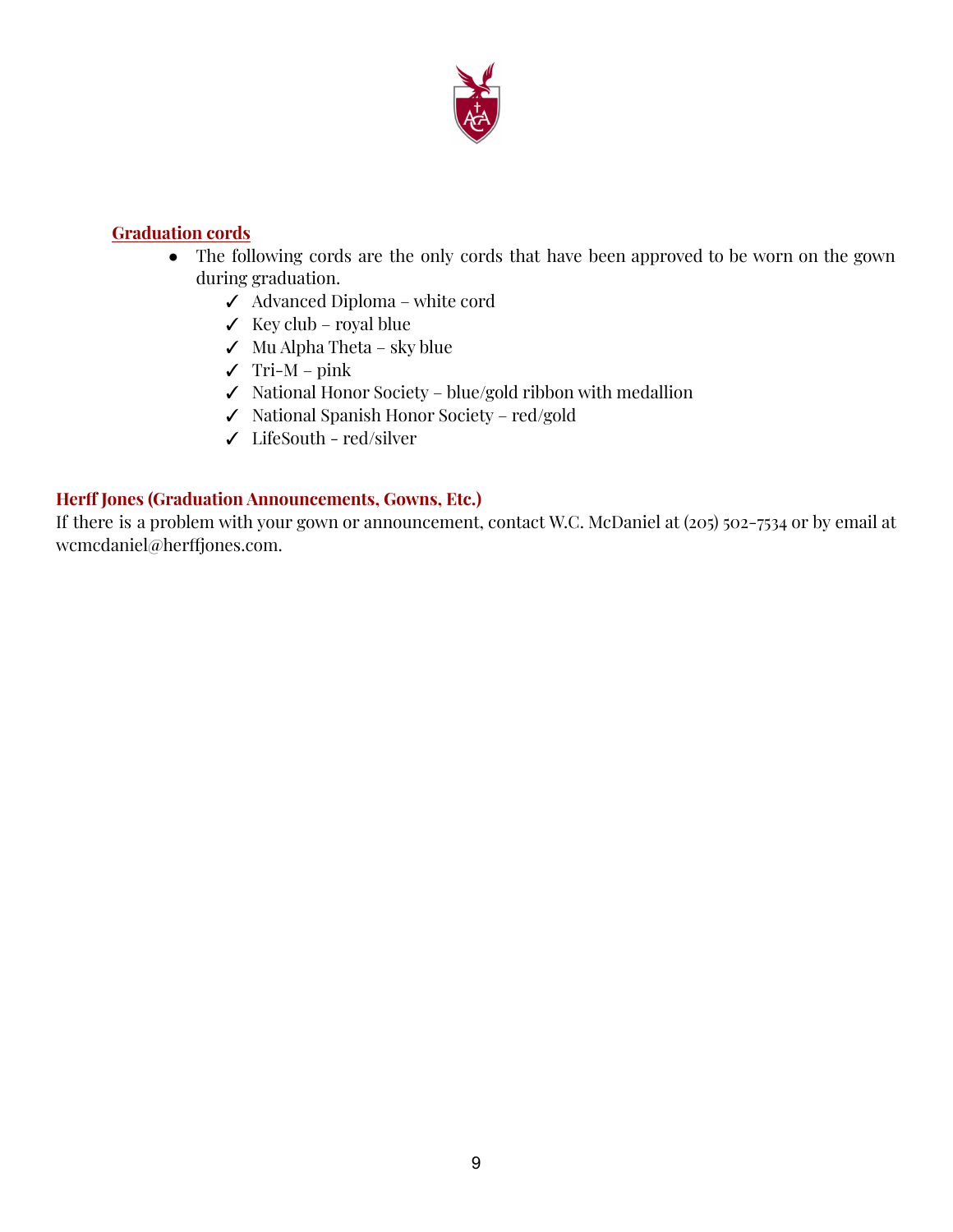

## **Graduation Requirements & Diplomas**

### **Appointment Procedures**

Mrs. Camp reviews each Senior transcript to ensure they are on track to graduate. Mrs. Camp is happy to discuss academic or social concerns at any time. If you need an appointment to see Mrs. Camp, please send her an email and she will get with you as quickly as possible.

#### **Grade Point Average**

When filling out college applications, one of the first questions you will need to answer is your Grade Point Average (GPA). Many colleges and scholarship programs prefer to look at unweighted grade point averages. We can provide you with both your unweighted and weighted GPA. Rarely, some applications may ask for your class rank. Please note that ACA does not give out class rank because this can fluctuate during the school year. We will let you know if you are in the top  $5\%$ ,  $10\%$ , etc.

| Course<br>Grade                     | A   | $\bf{B}$ | $\mathbf C$ | D   | $\mathbf F$ |
|-------------------------------------|-----|----------|-------------|-----|-------------|
| <b>Regular</b><br>Course            | 4.0 | 3.0      | 2.0         | 1.0 | $\theta$    |
| <b>Honors</b><br>Course             | 4.5 | 3.5      | 2.5         | 1.5 |             |
| Dual<br><b>Enrollment</b><br>Course | 5.0 | 4.0      | 3.0         | 2.0 |             |
| AP<br>Course                        | 6.0 | 4.5      | 3.0         | 2.0 |             |

### **Graduation Requirements**

Students attending ACA from grade 9 through 12 must earn 26 units of credit to graduate and receive a Standard or Advanced Diploma. ONLY units of credit earned in grades 9 – 12 apply toward graduation requirements. When counting units of credit for graduation, each semester of work passed will be counted as ½ unit. For example, if students pass first semester Spanish, but never pass second semester Spanish, they earn ½ unit of credit in Spanish toward graduation. Whether receiving a Standard or Advanced Diploma, all seniors MUST have taken the Scholastic Aptitude Test (SAT) or the ACT twice (or once each) and have had their scores reported directly to ACA in order to graduate. Finally, it should be noted that all accounts MUST be cleared and paid in full before seniors will be permitted to participate in graduation exercises and have their diplomas mailed.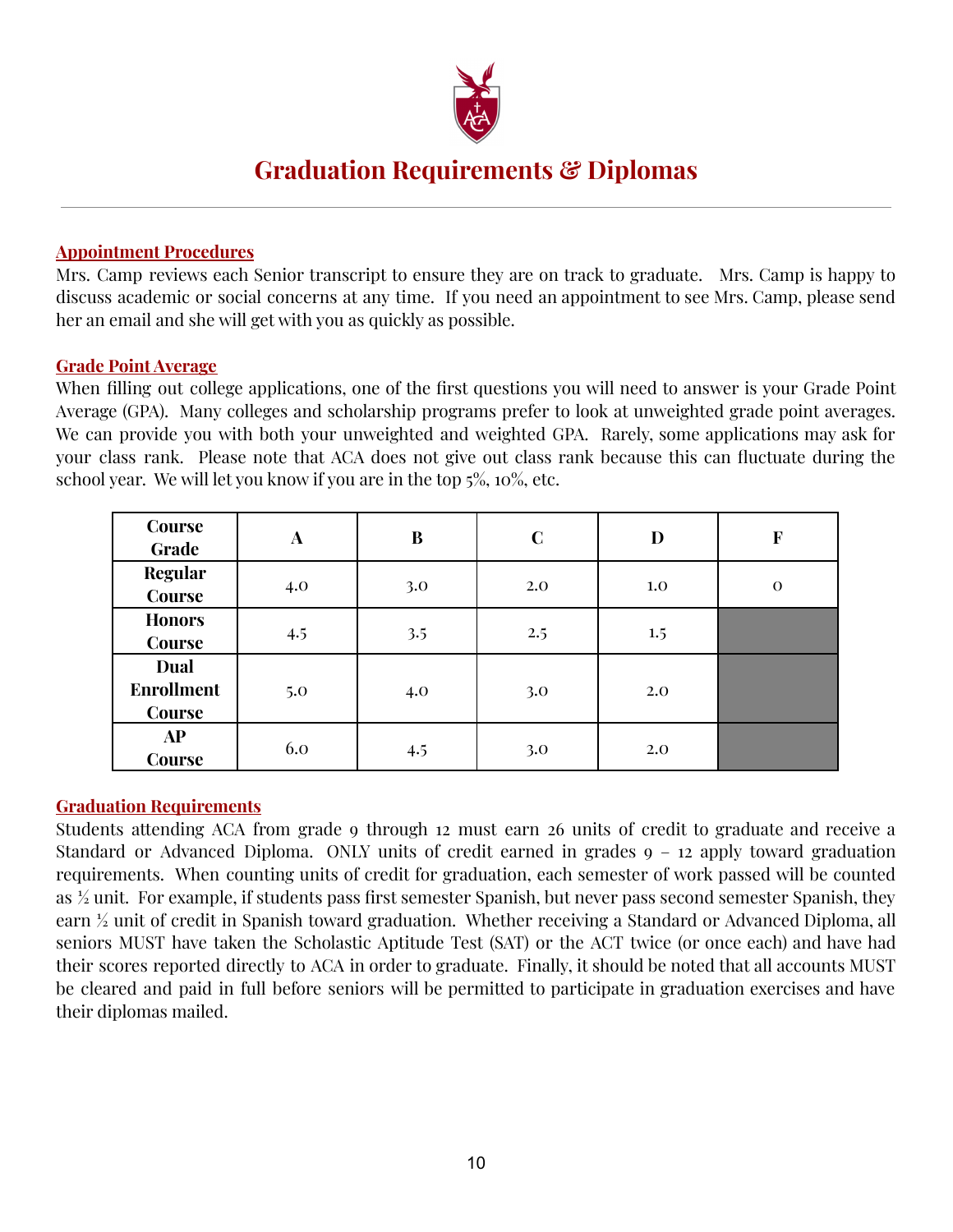

## **Requirements for a Standard Diploma**

4 units Bible – one for each year enrolled at ACA (includes Bible/Chorus and dual enrollment course)

#### 4 units English

1 unit 9th Grade English or Honors English 1 unit 10th Grade English or Honors English 1 unit 11th Grade English or Dual Enrollment Composition I & II 1 unit 12th Grade English or Dual Enrollment Literature I & II

4 units Mathematics – one math course must be successfully completed each year enrolled at ACA

#### 1 unit Algebra I–

Algebra I taken in the 8th grade earns one unit of credit which is included in the high school GPA and satisfies the Algebra I requirement. Students taking Algebra 1 in the 8th grade must still successfully complete a math course each year enrolled at ACA in grades 9 – 12. The Algebra IA and Algebra IB combination completed in the 9th and 10th grades will satisfy the Algebra I requirement and will count as 2 of the 4 required math units.

1 unit Geometry

1 unit Algebra II

1 additional unit – For students who do not complete the Algebra IA and Algebra IB combination, the additional required unit MUST be selected from Finite Math, Precalculus with Trigonometry, Calculus, Advanced Placement Calculus, and Dual Enrollment Finite Math.

#### 4 units Science:

1 unit Biology or Honors Biology

1 unit Chemistry or Honors Chemistry

2 additional units must be selected from Physical Science (limited to those who took the course in 9th grade), Anatomy & Physiology, Biomedical Science, Advanced Placement Biology, Environmental Science and Physics.

4 units Social Studies:

1 unit World History or AP World History – 9th grade 1 unit U.S. History & Geography OR AP European History – 10th grade 1 unit U.S. History & Geography OR AP U.S. History – 11th grade ½ unit American Government OR AP American Government – 12th grade  $\frac{1}{2}$  unit Economics or Honors Economics – 12th grade

1 unit Physical Education – Beginning with the 2014-15 school year, participation in fall marching band for two semesters may be substituted for Physical Education. Students must participate in marching band for two fall semesters to earn the full unit of Physical Education. Spring semesters of concert band do not count toward this requirement.

#### $\frac{1}{2}$  unit Health

½ unit Intermediate Technology or Communications

4 units Electives – A list of electives is available through the guidance office. (Additional core courses may be taken as electives.)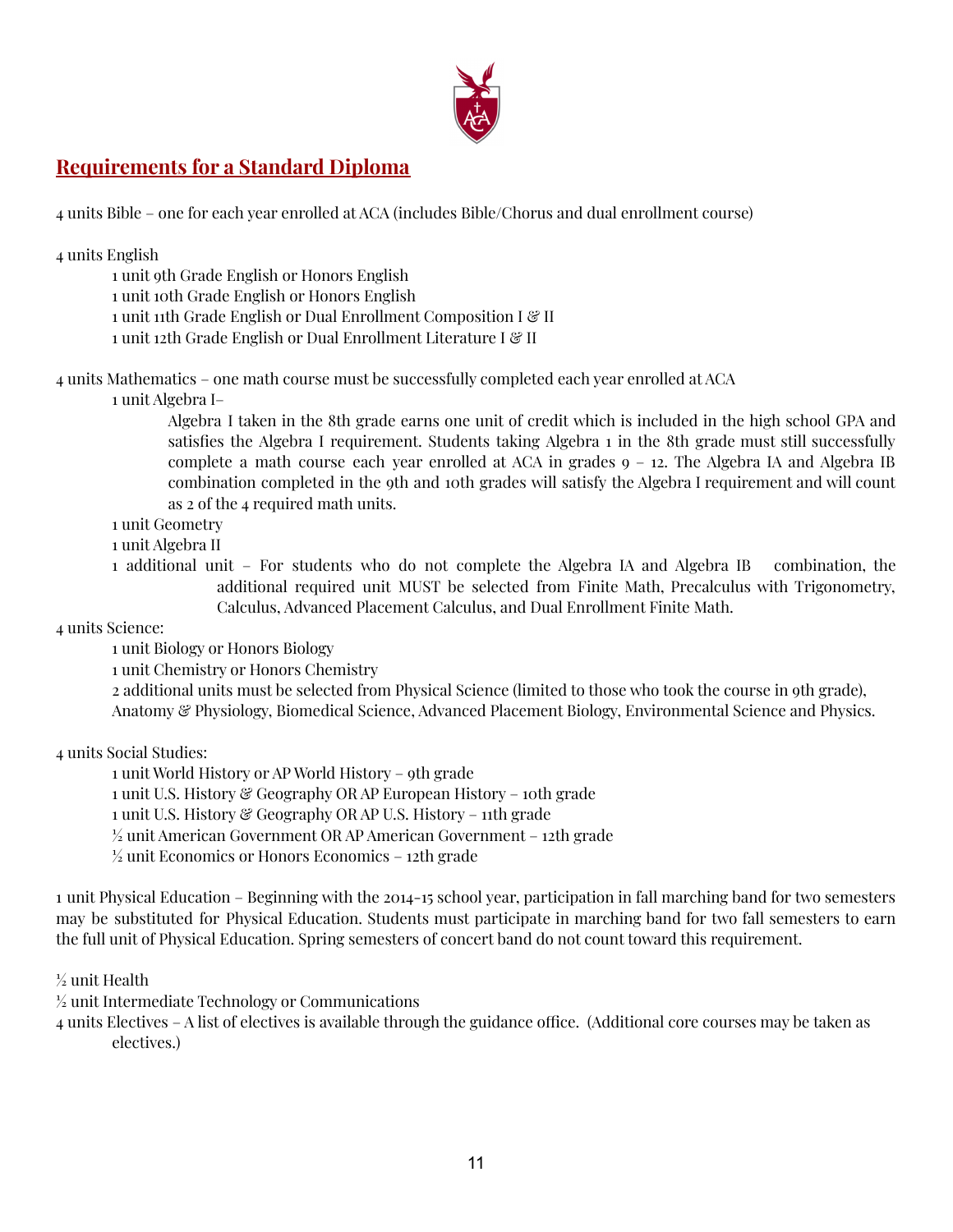

## **Requirements for an Advanced Diploma**

units Bible – one for each year enrolled at ACA (includes Bible/Chorus and dual enrollment course choices)

 units English unit 9th Grade English or Honors English unit 10th Grade English or Honors English 1 unit 11th Grade English or Dual Enrollment Composition I & II 1 unit 12th Grade English or Dual Enrollment Literature I & II

 units Mathematics – one math course must be successfully completed each year enrolled at ACA unit Algebra I - Algebra I taken in the 8th grade earns one unit of credit, which is included in the high school GPA and satisfies the Algebra I requirement. Students taking Algebra 1 in the 8th grade must still successfully complete a math course each year enrolled at ACA. unit Geometry unit of Algebra II unit of Precalculus with Trigonometry NOTE: The Algebra IA and Algebra IB combination do NOT count toward an Advanced Diploma.

units Science:

 unit Biology unit Chemistry additional units must be selected from Physical Science (limited to those who took the course in 9th grade), Anatomy & Physiology, Biomedical Science, Advanced Placement Biology, Environmental Science and Physics. (\*\*This only applies to the 2019 Senior Class since Medical Anatomy is no longer an option.)

units of Social Studies:

 unit World History or AP World History – 9th grade unit U.S. History & Geography OR AP European History – 10th grade unit U.S. History & Geography OR AP U.S. History – 11th grade unit American Government OR AP American Government – 12th grade  $\frac{1}{2}$  unit Economics or Honors Economics – 12th grade

unit Physical Education (see Standard Diploma Requirements)

unit Health

unit Intermediate Technology or Communications

units Foreign Language (must be the same language)

 units Electives – A list of electives is available through the guidance office. (Additional core courses may be taken as electives.)

Advanced diplomas are awarded to students completing required work AND maintaining a 3.00 academic GPA. If students have more AP/Dual Enrollment classes, they can count as an honors credit. However, honors credits cannot count as one of the AP/Dual Enrollment class credits. Graduating seniors receiving advanced diplomas are awarded white honor cords.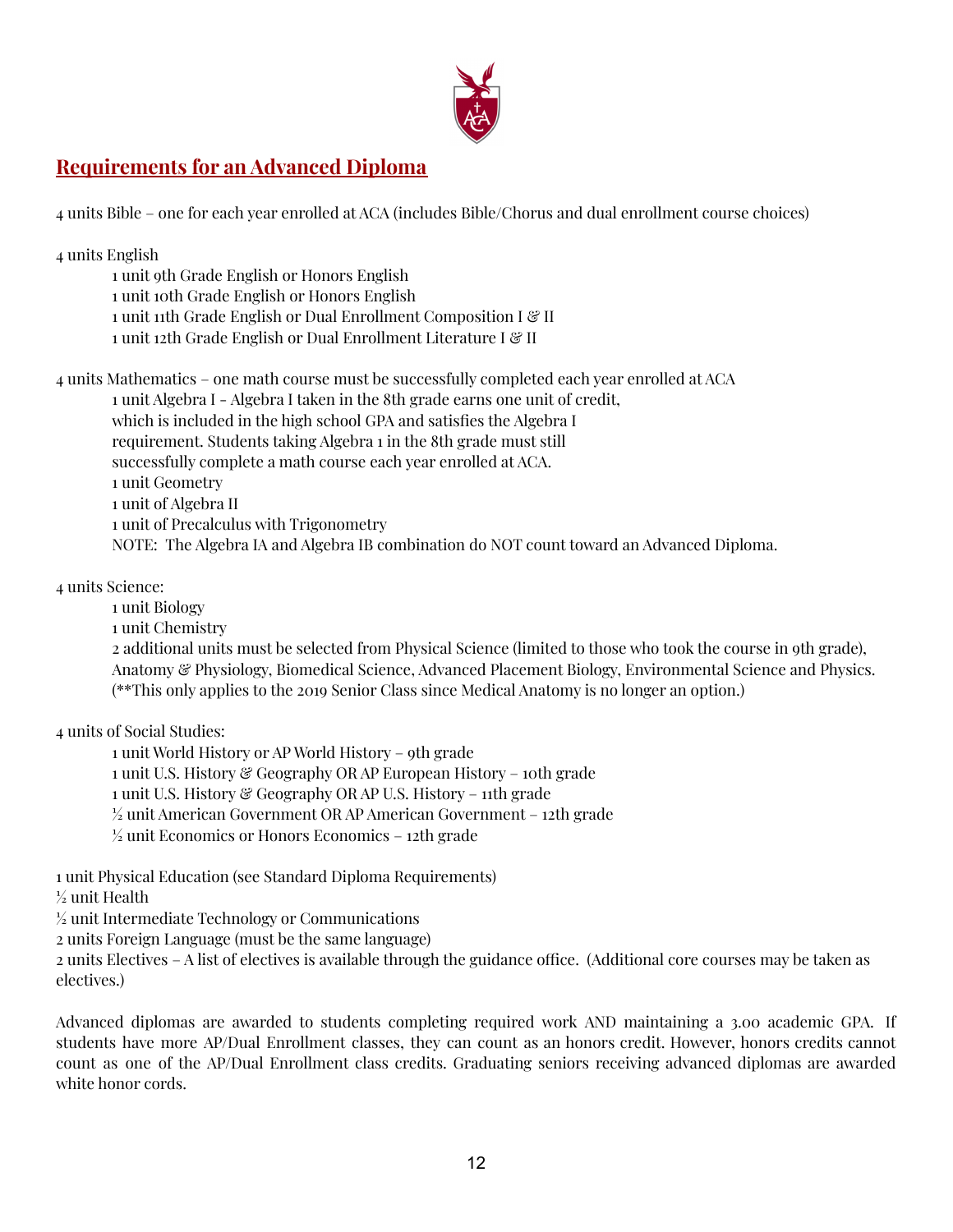

## **Valedictorian and Salutatorian**

For the purpose of calculating GPA for Valedictorian and Salutatorian the core GPA will be used. Core GPA is calculated by using grades from the five core classes - Bible, English, Math, Science and Social Studies - from 9th - 12th grades only for a total of 20 credits. AP, Dual Enrollment and Honors classes are weighted in this calculation. In case of a tie, high school credits earned in the 8th grade will be used to break the tie. If a tie still exists, the students will be co-valedictorians or co-salutatorians.

A transfer student's total number of quality points cannot exceed the total number of quality points possible for ACA students.

The Valedictorian and Salutatorian give an address at the Commencement Exercises. All speeches are subject to administrative approval

## **Diplomas**

You may pick up diplomas and report cards at school beginning Tuesday, May 24, 2022, unless there is a problem at graduation or a financial hold on the account. The administration will determine if a student has not followed the instructions given at graduation practice and will hold his/her diploma. If a diploma is held, the student will need to make an appointment with the administrator. There is a section in the school handbook concerning this matter.

**Please remember that the graduation ceremony is a dignified time, and we try to direct our graduation so that it is special to all concerned. Please remind your child that he/she is not the only person graduating, and it is rude and thoughtless to act in a manner that would take away from another person's part in graduation. If someone creates a distraction, the spotlight will be on him/her and not on the person who follows. Everyone deserves his/her moment at graduation.**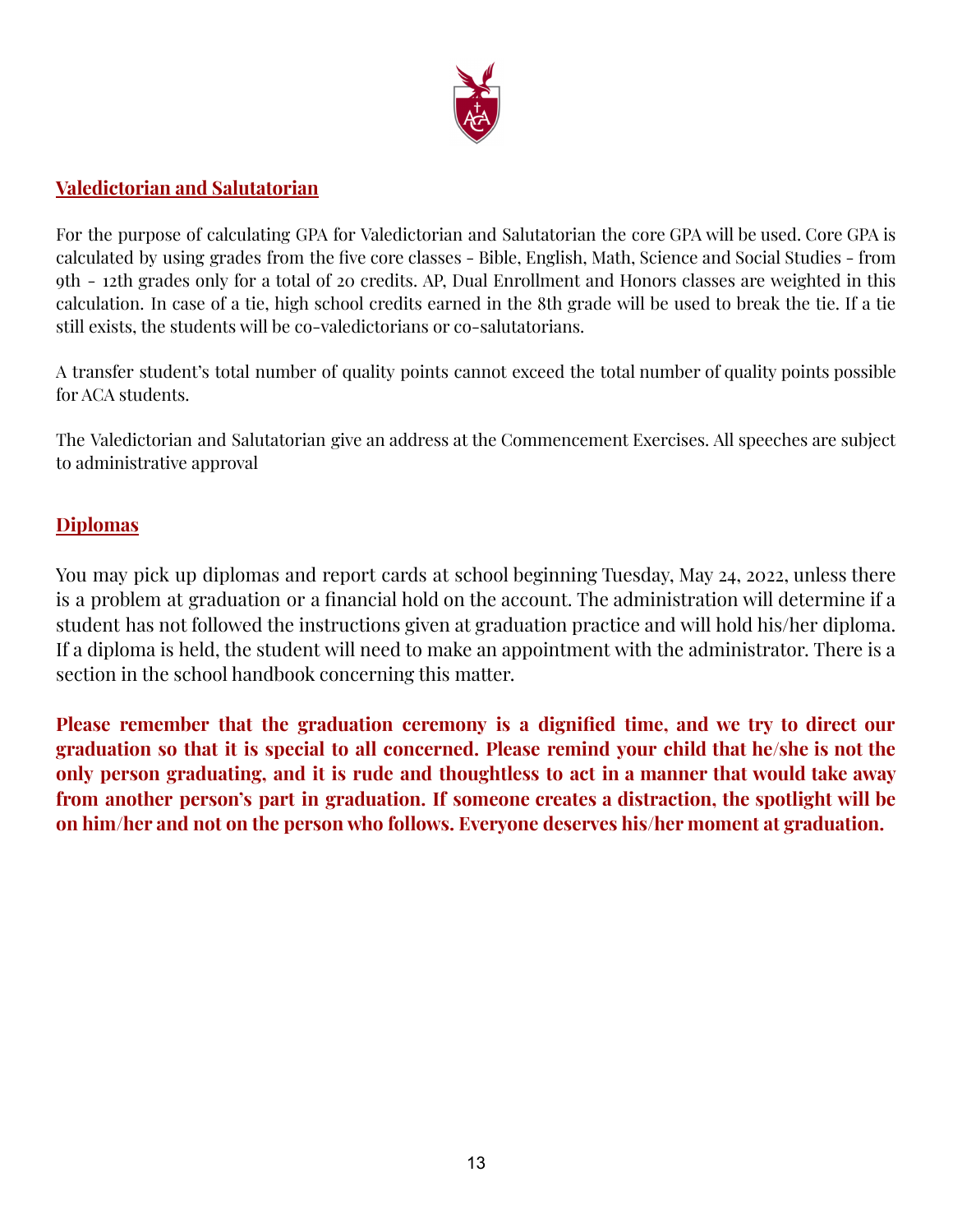

## **Career & College Counseling Center**

Students are encouraged to meet with Mrs. Howard before or after school or by requesting an appointment on her website or by email. She is on campus Monday through Friday from 7:30 a.m. - 4:00 p.m.

## **Services available through the counseling center with Mrs. Howard:**

- Self-Discovery Assessments through Naviance to identify interests, abilities, and career values
- Career and College Information (College Applications, ACT/SAT Registration, Recommendation letters, Scholarship Assistance, and Transcripts
- Opportunities for part-time employment, full-time employment, and volunteer opportunities (as she is notified)
- Assistance in finding college/university or other educational programs

## **TRANSCRIPTS**

Transcripts may be requested by submitting the Google Form "Transcript Request." This request form is on the counseling website and will be emailed to your child at the beginning of the year. Transcript requests will only be honored if they are submitted through this form. ACA will provide **three** FREE transcripts. After three have been submitted, a fee of \$5 per transcript will be assessed. Please make sure you have sent in your application to a college **before** you request the transcript. If a college receives a transcript and it has no application to match it with, they often just throw them away. If a transcript is sent prior to an application being submitted, and another transcript must be sent, a fee may be assessed.

At Senior Exit Interviews, the final transcript request form will be completed. Final high school transcripts are not available until after you have completed high school. These will be finalized after graduation. Once transcripts are available, Mrs. Howard will mail the final transcript to the school indicated on the request form **if** the student indicates they have already applied and been accepted to the college. Transcripts are typically ready and mailed by the second week of June.

If students need to request a transcript after they have graduated from ACA to transfer schools, begin a new program for employment, they may do so by emailing [showard@alabamachrisian.org](mailto:showard@alabamachrisian.org). Cost is \$10.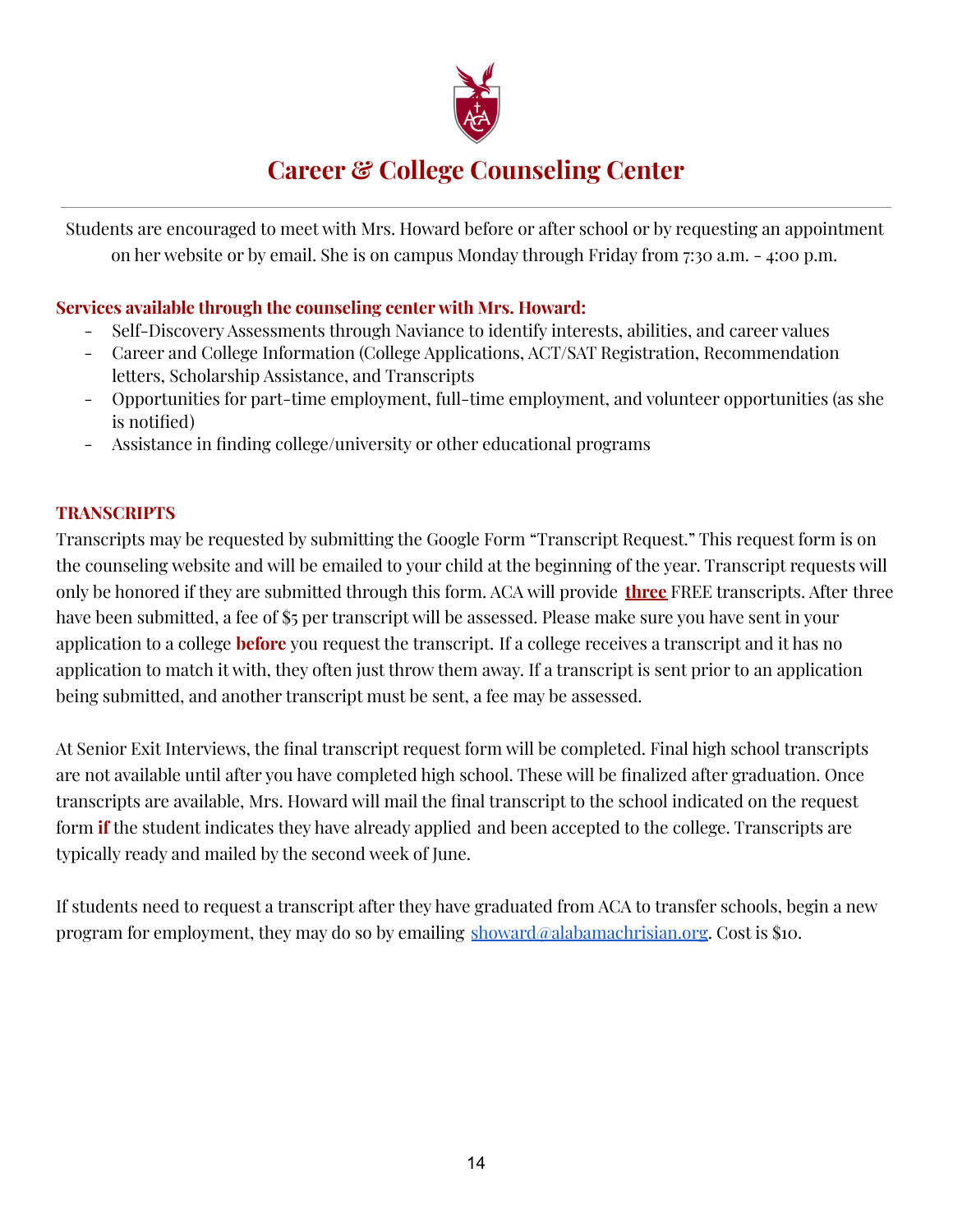

Post-secondary is any education option after high school. Options may include: two-year college, four-year college or *university, independent private schools, the military, apprenticeships, or beginning the work force.*

#### **Four-Year College**

Four-year universities generally have certain academic requirements for entry. These universities are typically larger in size with a higher teacher-to-student ratio. At four year colleges, you can obtain a bachelor's, master's, specialists, or doctoral degree.

#### **Two-Year College**

Community and Junior Colleges offer two-year associate degrees. They are usually easier to get into than most colleges and universities and are generally less expensive. Most students will receive an associates degree upon graduation at a community college.

#### **Private Colleges**

Community and Junior Colleges offer two-year associate degrees. They are usually easier to get into than most colleges and universities and are generally less expensive.

#### **Technical/Trade Institutions**

A trade school (also known as a technical school) is a postsecondary educational institution designed to train students for a specific job in a skilled trade career. Most importantly, a trade school offers hands-on training to prepare students for actual work in their chosen field. Trade school programs are entirely concentrated on relevant job training. Although each program is unique, most programs take anywhere from a few months to a year. Some more specialized types of training programs can last anywhere from one to two years. The length of schooling to gain entry-level technical skills is usually under one year.

#### **Military Service**

There are six military service branches, each with their own active-duty and part-time components. According to todaysmilitary.com, "Each varies in service commitment, location, and how its members contribute to the overall mission of protecting our country, though all components are on the same rank-based pay scale." The branches of service are: Army, Marine Corps, Navy, Air Force, Space Force, and the Coast Guard.

#### **Apprenticeship**

Paid on the job training. Apprenticeships bridge the gap between school and the world of work. An apprenticeship is a way to learn a skilled trade through structured on-the-job training, and get paid while you do so.

#### **The Work Force**

Joining the workforce is generally a phrase used to describe someone who chooses to begin employment in some capacity, instead of going to college or joining the military. Students may choose to do this temporarily or long term. Those who choose to take a year off after high school may hear the term "gap year," meaning the student is taking a break from school to work, do some form of ministry, just figure out what they want to do, etc.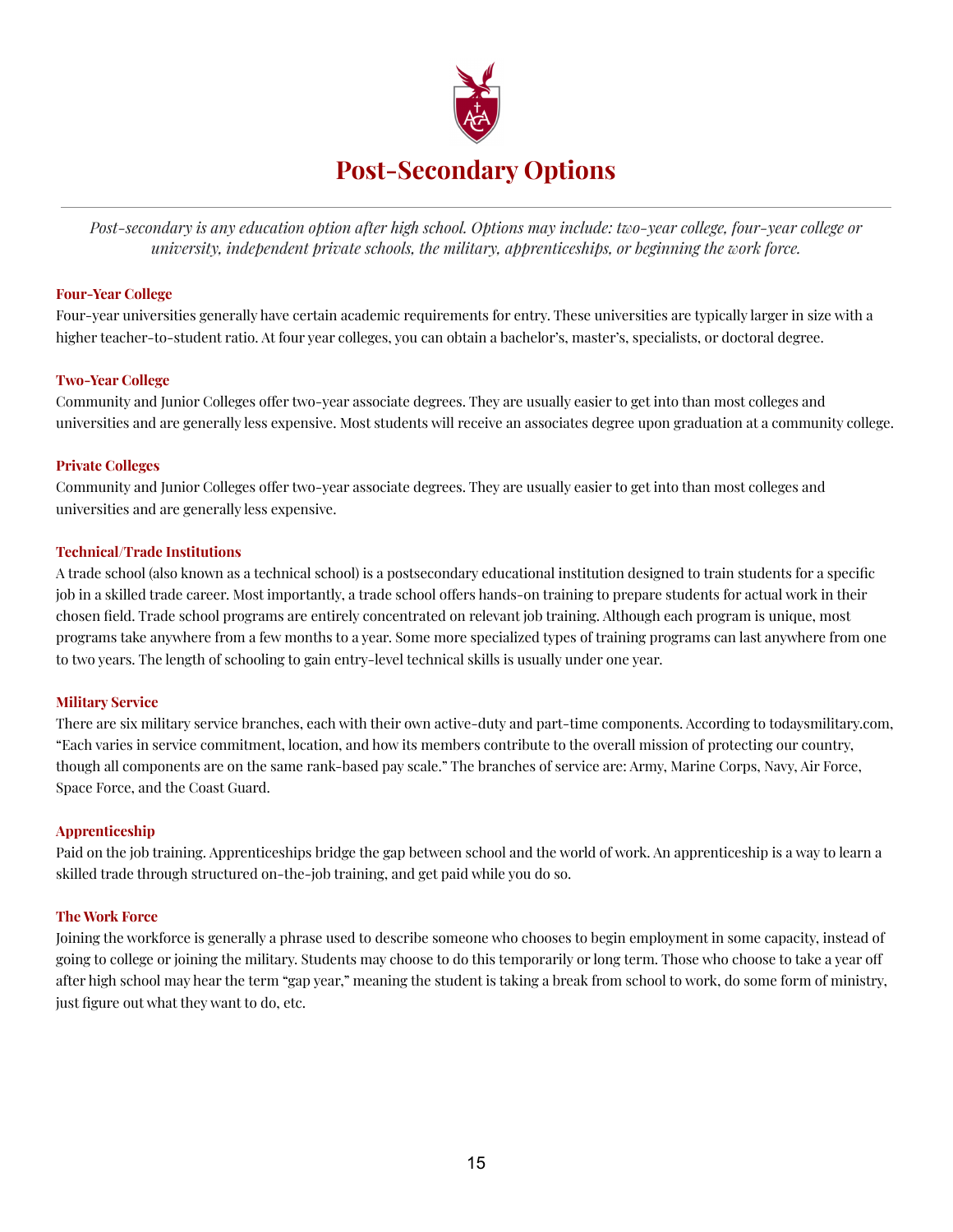

## **Naviance and Common App**

## **CEEB Code: 011869**

(Students will be asked to supply this code throughout the college search and application process.)

Students should apply online to college institutions. Students should request to have the transcript sent electronically by the following steps:

- 1. Go to your Naviance account at www.connect.naviance.com/alabamaca
- 2. Click on the "colleges tab"
- 3. Go to "colleges I'm applying to"

Complete the Important Privacy Notice for Common Application: (check: yes, I do waive my right to access and check by completing this form, I authorize all schools, etc.) This sets you up with a common application username and password. The Common Application is available online at [www.commonapp.org](http://www.commonapp.org), which allows students to apply to hundreds of different college institutions with ONE application process. The participating colleges and universities are listed online.

Click on +add colleges to this list. Enter the college you are applying to and request that a transcript be sent electronically. This is the ONLY way a transcript request can be made. Please do not request a transcript until you have completed and submitted the application for admission.

## **Other Benefits of Naviance:**

- Resume Builder
- Interest inventories and career assessments
- College Search and Comparison
- Goal Tracker
- Transcript Request
- Send Letters of Recommendation
- Calendar for on ACA's campus College Visits
- Career Cluster and Exploration
- ACT Prep (seven FULL LENGTH tests!!!)
- **Scholarships**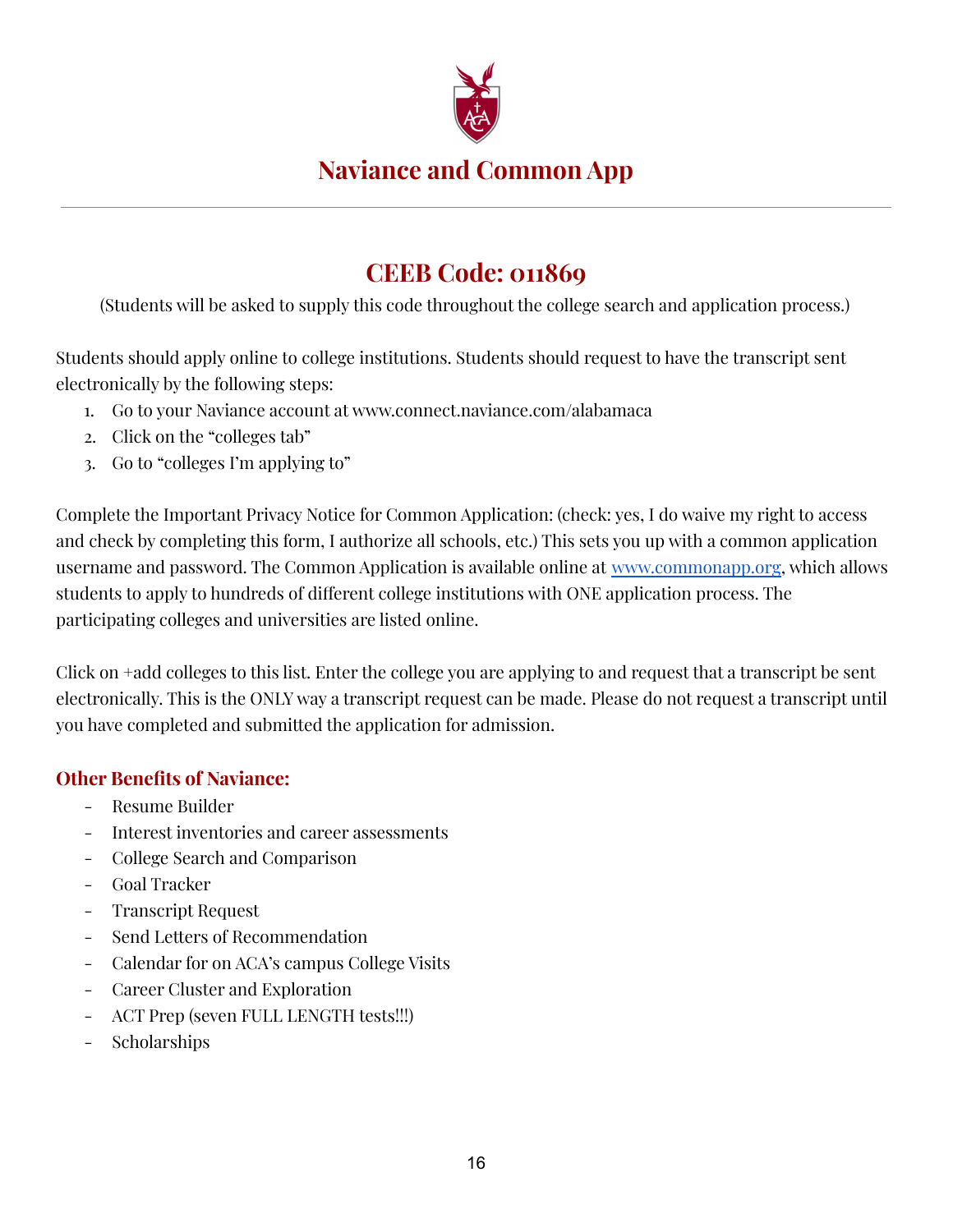

Choosing a college requires that you know yourself. Ask yourself the following questions and perhaps the best college fit for you is one that will match your responses to these questions:

- 1. What are your academic interests?
- 2. How would you describe your learning style? Do you like small or large classes; seminars or lectures; internships?
- 3. Did you take advanced placement classes at ACA and do you want to continue to be challenged in a rigorous academic environment or do you want a less pressured academic environment?
- 4. How would you weigh the importance of social opportunities versus a focus on academics? Are you an adventurer or risk taker who enjoys a lot of change or do you prefer a stable, predictable environment?
- 5. Do you want to spend the next four years with people like you or do you want to meet people from different cultures and backgrounds very different from your own?
- 6. What do you do well or care deeply about? What interests, talents, or skills do you want to pursue while you are in college?

The "best college" and the "best fit" is the college that is right for you. It is not necessarily your parent's college or the one your friends will attend. It is the college that will best meet your needs! Make it a priority to try to find a college that matches your academic, spiritual, and personal interests. A good college fit is one that will:

- 1. Offer a program of study to match your interests and needs.
- 2. Provide a style of instruction that is well suited to the way you learn best.
- 3. Provide a level of academic rigor to match your ability.
- 4. Offer a community that feels like home to you.
- 5. Value you for what you do well.
- 6. Meets your spiritual needs.

## **College Comparison Worksheet: [Here!](https://docs.google.com/document/d/10eoqy7D1e2c3suvkYt3KP2-W4laESzyGD3WkM66oV3o/edit?usp=sharing)**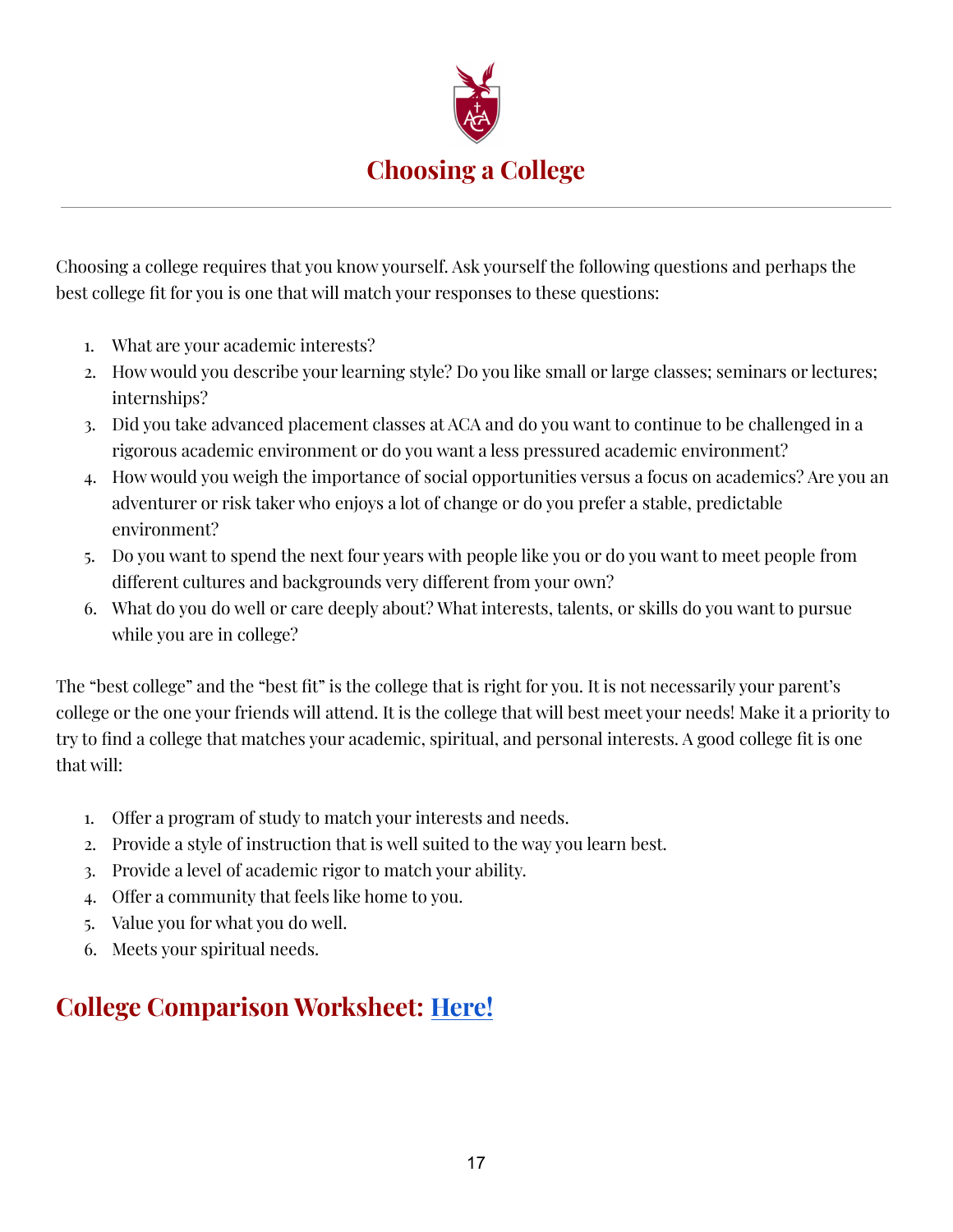

## **College Planning Checklist**

The following has been devised as a checklist to give you a basic outline of working through the college admissions process. This list is not exhaustive, so please just use it as an additional resource:

#### Summer - October

- Visit colleges that interest you (Many colleges are doing virtual tours now because of COVID. Here are some resources for virtual tours: Your Student Naviance Account, <https://www.youvisit.com/> <http://www.ecampustours.com/> <https://www.campusreel.org/>

- Submit your FAFSA!!!

- Finalize your list of colleges. Be sure your list includes "safe" schools as well as "reach" and realistic schools.

- Create a Common Application account at [www.commonapp.org](http://www.commonapp.org). Depending on where you are wanting to apply - this application can cover several colleges with one app.. BUT make sure the colleges that you are interested in are on this site. If they aren't, there is no need to fill this out.

- Keep a calendar of all admission and scholarship deadlines and other important dates. PAY ATTENTION TO DEADLINES!

- If you plan to compete in Division I or II college sports and want to be eligible to be recruited by colleges, you must register with the NCAA Clearinghouse [here.](https://web3.ncaa.org/ecwr3/)

- Work on essays for college applications and scholarships. Things get busy during your senior year get a head start!
- Work on your resume. Colleges will ask for it. (there is a resume builder in Naviance)

- Keep taking the ACT and SAT. This is the #1 way to receive college scholarships! More on this in the testing section of this website.

- Research College Scholarships on Naviance, various emails from Mrs. Howard, Financial Aid and Scholarship webpages of your top choice colleges, [www.fastweb.com,](http://www.fastweb.com) [www.scholarships.com](http://www.scholasrhips.com), [www.cappex.com.](http://www.cappex.com)

- Scholarship deadlines are typically between Oct. and April of your senior year.

- Get started on your applications right away if you plan to apply through an Early Decision or Early Action Program. Deadlines for early applications tend to fall in October or November.

- Begin asking for letters of recommendation. GIVE A **TWO-WEEK** NOTICE TO ANYONE YOU ASK!
- Meet with Admissions Representatives from colleges and universities. They will be coming to campus during chapel and lunch!

- Take the ACT again if needed for extra scholarship money.

#### November-December

- Confirm materials have been received by colleges, including letters of recommendation, official test scores, and transcripts. You can contact the admissions office at the college you will be attending. They do not let me know what all they have received.

- You can find free Financial Aid Calculators on many college websites.

- Continue to watch deadlines for scholarship applications. Continue to search and apply for scholarships.
- To request a transcript from Mrs. Howard, click [here,](https://sites.google.com/alabamachristian.org/acacounselingcenter/important-links/request-a-transcript?authuser=0) or submit the request through Naviance.
- Take the ACT again if needed for extra scholarship money.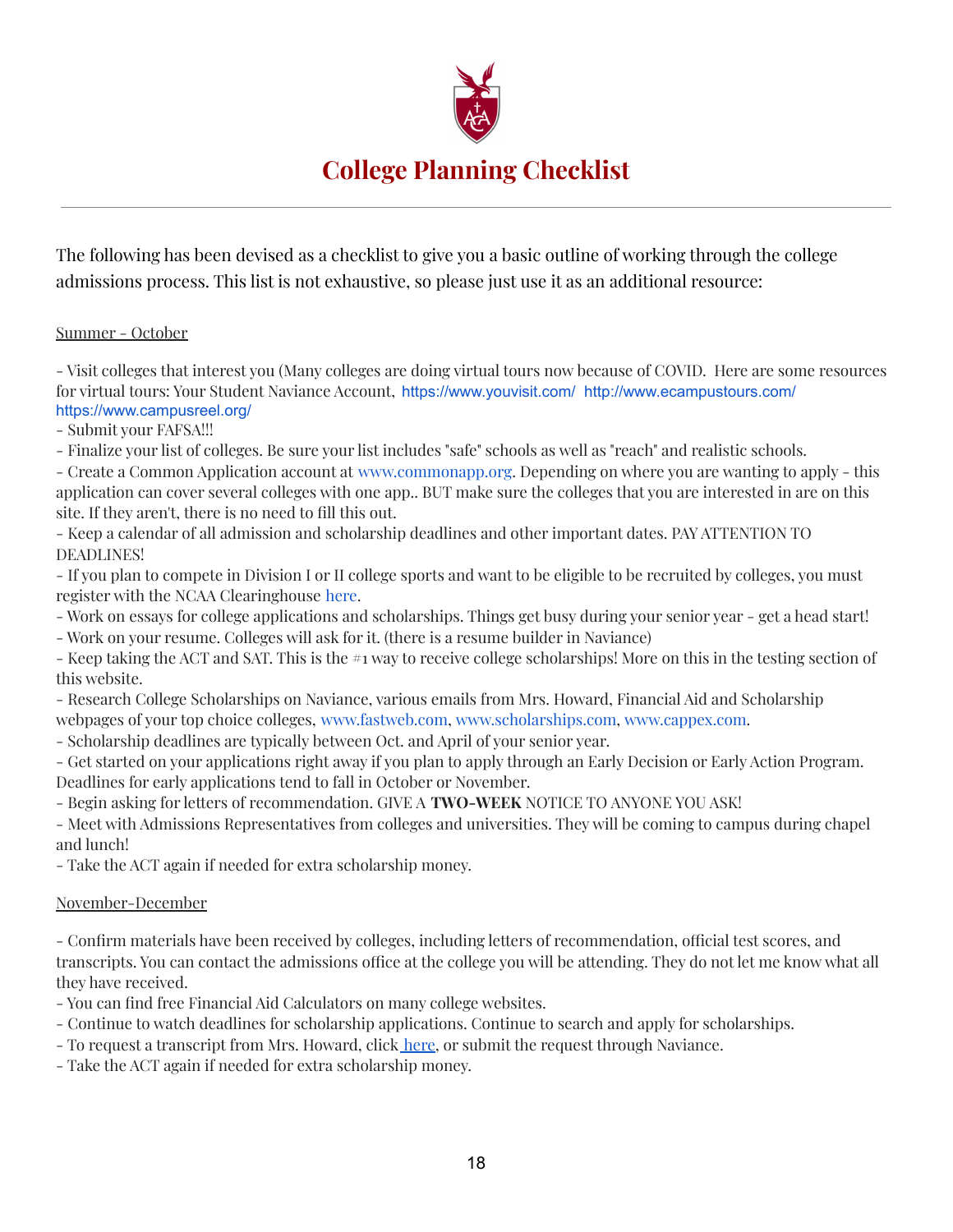

### January-February

- Contact your college and confirm that all necessary application materials have been received.

- Rolling admissions may be an option but WATCH February 15th financial aid deadlines, some scholarship deadlines are even earlier. Make sure you know and follow the deadlines to have paperwork turned into the college you are applying for.

- Be careful with senioritis. It's a real thing.. but colleges want to see strong second semester grades!

### March-April

- Visit colleges to which you have been accepted if you still need help making a decision.

- Take the ACT again if needed for extra scholarship money.

- Many award decisions and financial aid award letters arrive this month, read everything you receive carefully, as some of it may require action on your part.

- Didn't get into the college you wanted? On the waiting list? Call the admissions office and ask if you can be admitted conditionally. Let them know of your continued interest in the college and update them on your spring semester grades and activities. Fill out the necessary paperwork to do so and get it back to them ASAP!

- Compare award letters from colleges.

- Make a final decision on a school and submit enrollment forms and deposit checks before May 1st!

- Sign and return award letter/financial aid packages by the deadline.

- Notify each of the schools to which you were accepted that you will not be attending in writing so that your spot can be freed up for another student. Send them a thank you for helping you with this process.

If you are not planning on going to college, meet with Mrs. Howard to let her know your plans and discuss your options.

**May** 

- Study hard for any AP/Dual Enrollment Exams and finish your classes strong.

- Request your final transcripts from ACA, Faulkner University (if you took DE classes), or any other college you took early classes from. Let us know what college you will be attending so we can send the final transcript to the correct college. To request a transcript from Mrs. Howard, click [here](https://sites.google.com/alabamachristian.org/acacounselingcenter/important-links/request-a-transcript?authuser=0).

- Thank your teachers, coaches, and anyone else who wrote you letters of recommendation or otherwise helped with your college applications.

- Finalize your summer plans: work, internships, travel, community service, etc.

- Finalize your housing plans for next year and shop for items you will need.

- Sign up for and attend orientation (even if it's online orientation) at the college you will be attending in the fall! - GRADUATE!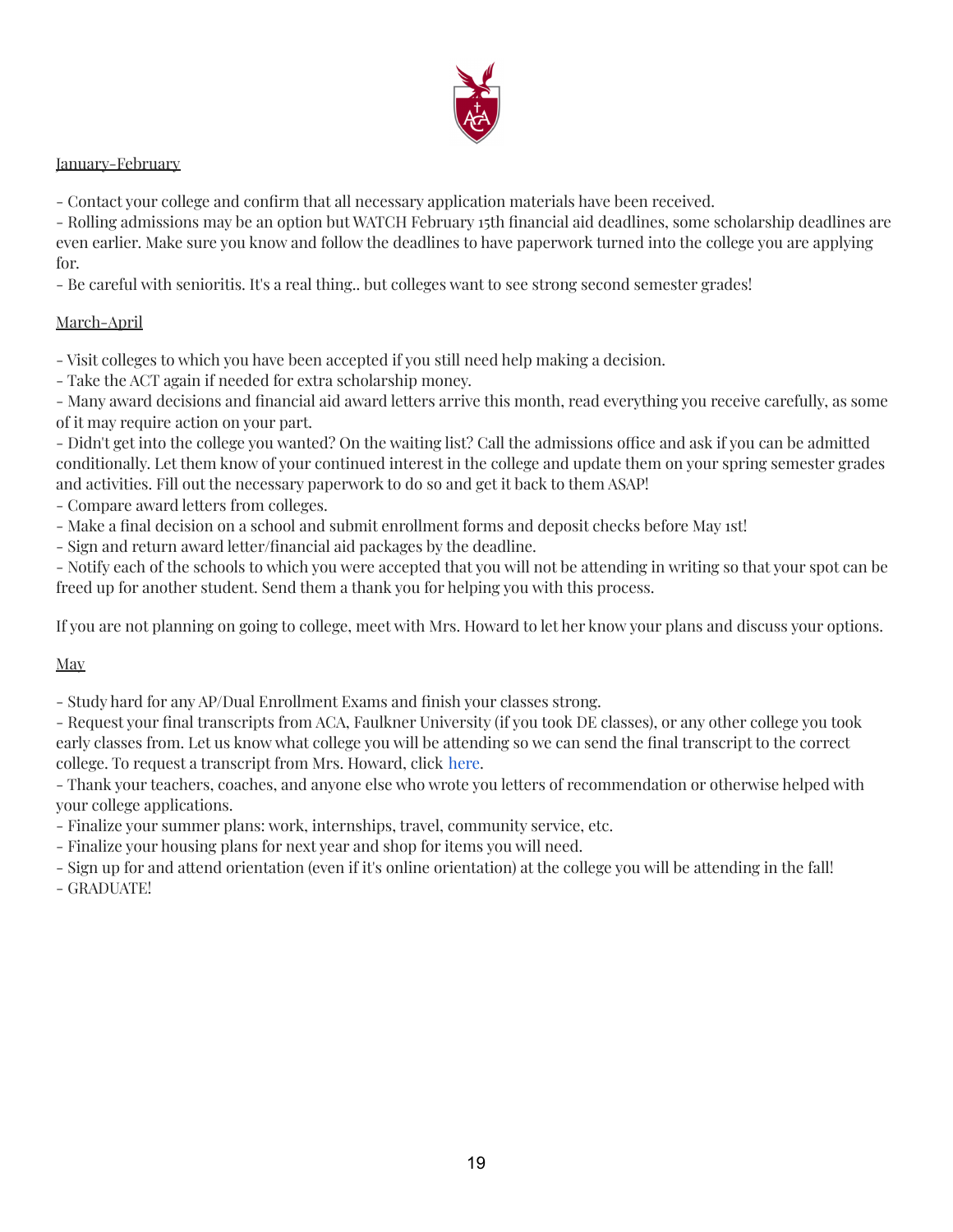

Every college institution establishes their own criteria for admission. The most general criteria for admission

are:

- 1) GPA (grade point average)
- 2) ACT/SAT Scores

## **Some colleges institutions break down their criteria for admission into several criteria including:**

- 1) The rigor of the high school curriculum. (Did you challenge yourself by taking advantage of Advanced Placement (AP) and honors courses? Tougher classes will not only look better on a college application, they will better prepare you for college.
- 2) Some colleges will look solely at the students CORE GPA (meaning only English, History, Science, Math, and foreign language - in some cases). It is important to maintain good academic grades in ALL courses and not only rely on your electives to boost your GPA!!
- 3) Colleges may use your highest ACT/SAT scores called superscoring. This does not happen everywhere, however, some colleges will take the highest subject grade from multiple testing attempts to give you a "new" composite score.
- 4) Many colleges want to look at your resume. They want to see if you were able to balance extracurricular activities, leadership skills, and community service.
- 5) It is important to have out-of-school experiences, including summer activities, work, and hobbies that reflect responsibility, and dedication. Meaningful use of your free time is essential. Students should include these commitments in their resumes.
- 6) Students who go the extra mile to develop a special talent in sports, research, writing, the arts, or anything else will gain an edge. Students should consider sending a college evidence of anything that makes them stand out such as a portfolio of their creative writing, or sending a link to a demonstration of their talent.
- 7) Some colleges require letters of recommendation from the college counselor and several academic teachers. These letters help the college admission counselors gain further insight into the impact a student has had both inside and outside the classroom.
- 8) Essays are required by some college institutions. They are the highest ranked non-academic feature of an application and the only part of the college application over which the student has absolute control. The essay should reflect the student's personality and tell something about the student that is not on the application. A student's essay should show their ability to use language correctly and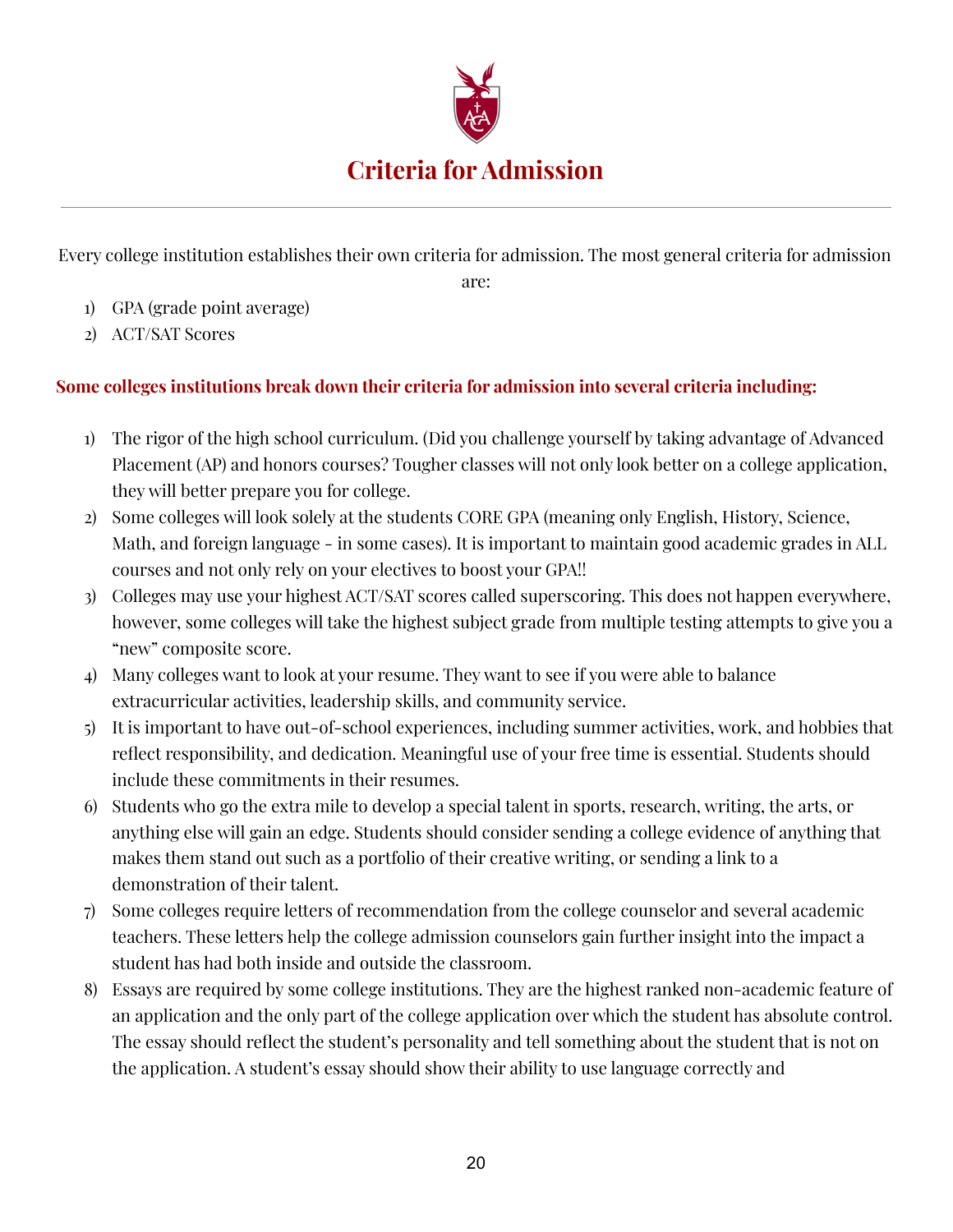

appropriately. It is imperative that the essay be proofed for errors in grammar, spelling, and punctuation. A good essay is not good because of the topic but because of the voice.

9) It is important that the students have demonstrated enthusiasm for attending a university, as evidenced by campus visits, an interview, and ongoing contact with the admissions office. Early in the college-planning process, students should schedule campus visits, including an information session, tour, and interview if available. They should stay in touch with admission representatives and attend local presentations.

## **Below is the full set of essay prompts for 2021-2022.**

- 1. Some students have a background, identity, interest, or talent that is so meaningful they believe their application would be incomplete without it. If this sounds like you, then please share your story.
- 2. The lessons we take from obstacles we encounter can be fundamental to later success. Recount a time when you faced a challenge, setback, or failure. How did it affect you, and what did you learn from the experience?
- 3. Reflect on a time when you questioned or challenged a belief or idea. What prompted your thinking? What was the outcome?
- 4. Reflect on something that someone has done for you that has made you happy or thankful in a surprising way. How has this gratitude affected or motivated you?
- 5. Discuss an accomplishment, event, or realization that sparked a period of personal growth and a new understanding of yourself or others.
- 6. Describe a topic, idea, or concept you find so engaging that it makes you lose all track of time. Why does it captivate you? What or who do you turn to when you want to learn more?
- 7. Share an essay on any topic of your choice. It can be one you've already written, one that responds to a different prompt, or one of your own design.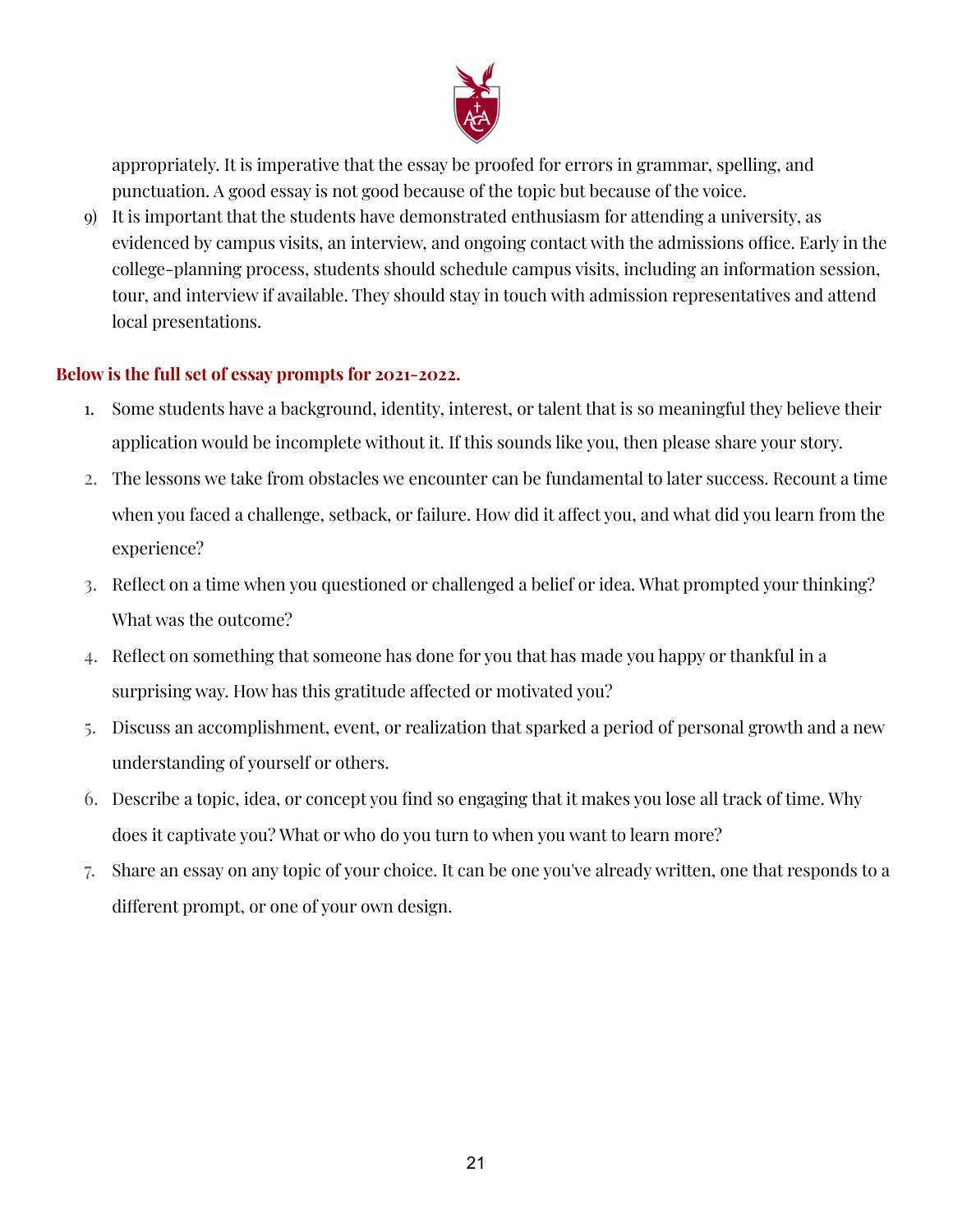

## **About the College Admission Process - Top 10 Facts**

1 You have the right to request information from colleges and universities without feeling pressure tactics to persuade you to apply or enroll.

2 You have the right to accurate information about each institution's academic programs, facilities, and faculty, along with each institution's retention and graduation statistics.

3 You have the right to the names of all accrediting, certifying, or licensing organizations for each institution.

4 You have the right to complete information about all direct and miscellaneous expenses, the types of non need-based and need-based financial assistance provided, and the methods by which eligibility is determined.

5 You have the right to accurate information about all aspects of campus safety, including institutional crime statistics.

6 You have the responsibility to assure that all required items necessary for the completion of your application are received by each institution within the required timeframe.

7 Once admitted to a college or university, you have the right to wait until May 1 to respond to an offer of admission and financial aid (unless you have been admitted under a binding Early Decision program).

8 You have the right to request in writing an extension to May 1 without penalty if an institution requires an earlier commitment (unless you have been admitted under a binding Early Decision program). A sample request is on page 23.

9 You have the right to historical information about prior waiting list activity including the number wait-listed, the number ultimately admitted and the availability of housing and financial aid. Colleges and universities cannot require a deposit from you to maintain your place on a waiting list.

10 You have the responsibility to submit a deposit to only one institution—and upon submitting that deposit to withdraw from all other institutions to which you have been admitted.

*- Taken from the New England Association for College Admission Counseling, www.neacac.org -*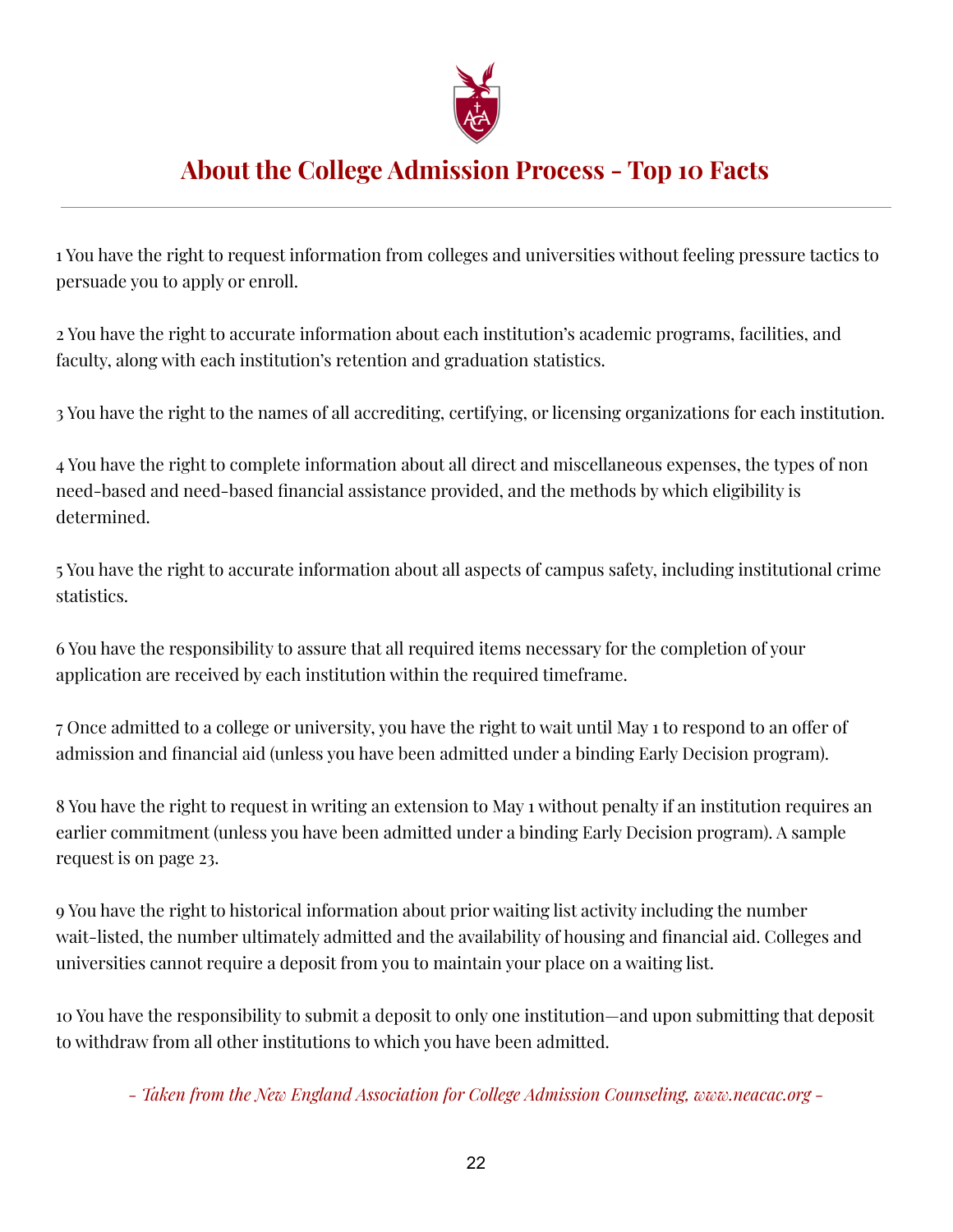

1. **Regular Decision** is the application process in which a student submits an application to an institution by a specified date and receives a decision within a reasonable and clearly stated period of time. A student may apply to other institutions without restriction.

2. **Rolling Admission** is the application process in which an institution reviews applications as they are completed and renders admission decisions to students throughout the admission cycle. A student may apply to other institutions without restriction.

3. **EarlyAction (EA)** is the application process in which students apply to an institution of preference and receive a decision well in advance of the institution's regular response date. Students who are admitted under Early Action are not obligated to accept the institution's offer of admission or to submit a deposit prior to May 1. Under non-restrictive Early Action, a student may apply to other colleges.

4. **Restrictive EarlyAction (REA)** is the application process in which students make an application to an institution of preference and receive a decision well in advance of the institution's regular response date. Institutions with Restrictive Early Action plans place restrictions on student applications to other early plans. Institutions will clearly articulate these restrictions in their Early Action policies and agreements with students. Students who are admitted under Restrictive Early Action are not obligated to accept the institution's offer of admission or to submit a deposit prior to May 1.

5. **Early Decision (ED)** is the application process in which students make a commitment to a firstchoice institution where, if admitted, they definitely will enroll. While pursuing admission under an Early Decision plan, students may apply to other institutions, but may have only one Early Decision application pending at any time. Should a student who applied for financial aid not be offered an award that makes attendance possible, the student may decline the offer of admission and be released from the Early Decision commitment. The institution must notify the applicant of the decision within a reasonable and clearly stated period of time after the Early Decision deadline. Usually, a nonrefundable deposit must be made well in advance of May 1. The institution will respond to an application for financial aid at or near the time of an offer of admission. Institutions with Early Decision plans may restrict students from applying to other early plans. Institutions will clearly articulate their specific policies in their Early Decision agreement.

*- Taken from the National Association for College Admission Counseling's Statement of Principles of Good Practice Interpretations of Mandatory Practices -*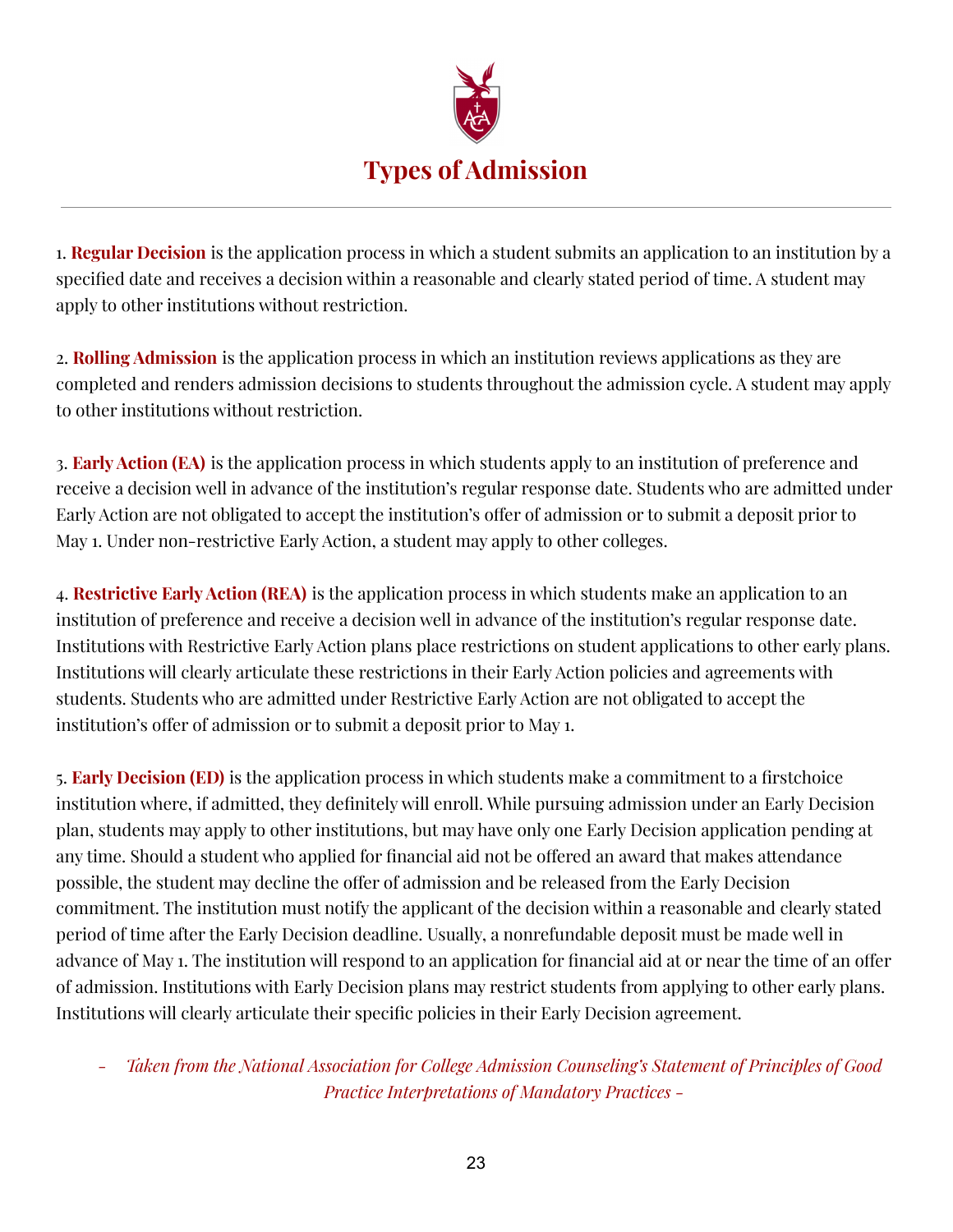

## **Corresponding with Colleges via Email**

Using proper email etiquette is important, especially with the admissions office. They are trying to see if you are a good candidate for their college or university so it is vital that you take some thought into every initial email and response. (These tips will also help you when you are communicating with your college professors and future employers. Begin implementing these tips when emailing back and forth with your teachers at ACA!)

**DO**: Remember that your email messages may be added to your admissions file.

**DO**: Choose an appropriate email address. You may want to rethink addresses like partygirl@hotmail.com or hatetostudy@yahoo.com

**DO**: Give your full name, address, phone number, and high school on each message.

**DO**: Spell check your email and use proper punctuation.

**DO**: Use salutations, example: Dear Admissions Officer.

**DO**: Be as polite and respectful in an email as you would in a face-to-face meeting or telephone conversation.

**DO**: Check the email address of the recipient before hitting the "send" button.

**DO**: Check the school's website if you have several questions before sending an email. If you still have specific questions, it is better to call the school and have a conversation.

**DON'T**: Use all lowercase letters or uppercase letters; all lower-case letters are difficult to read and all uppercase feels are if you are SHOUTING.

**DON'T**: Use "IMPORTANT INFORMATION!!!" or "Please read" as resubjects for your email. These are commonly used for "junk email" or viruses.

**DON'T**: Send anything confidential in an email. Email is more like a postcard than like a letter in a sealed envelope.

**DON'T**: Send blanket emails to several schools at once. Do some research and then ask specific questions indicating genuine interest.

*(This advice originally appeared in a Washington University newsletter for counselors.)*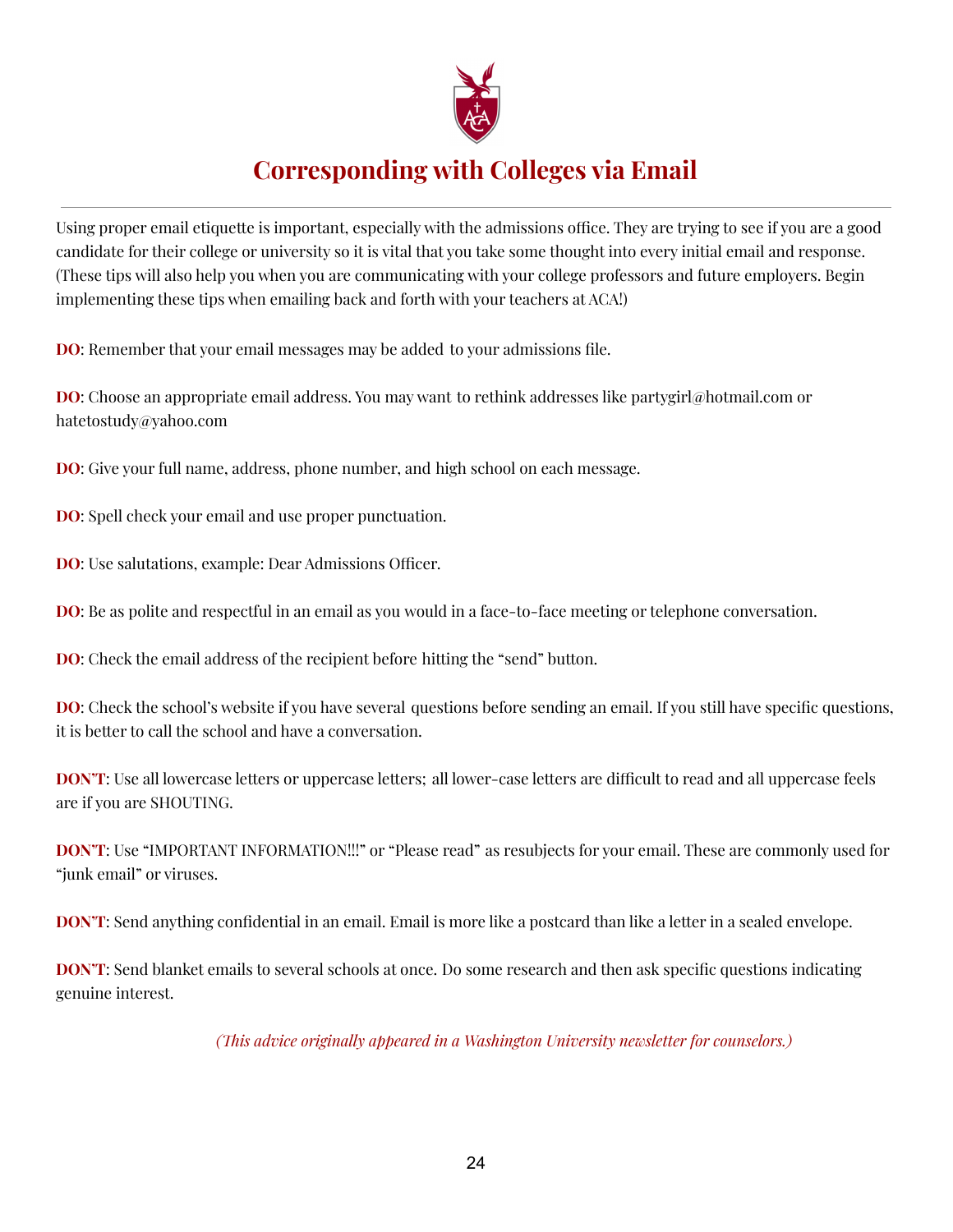

## **May 1 - Important Date**

**May 1** of the student's senior year is an important date to remember in that it is the National Candidate Reply Date.

**Sample Letter of Withdrawal of Application from Consideration:**

*Your Street Address City, State, Zip Date*

*Director of Admissions Name of University Address City, State Zip*

*Dear (enter name of Director of Admissions),*

Thank you for your offer of admission to (name of college). I have decided to pursue my education at another *university and wish to withdraw my name from your prospective Class of (year).*

*I appreciate the interest that you have shown in my application.*

*Sincerely,*

*Signature*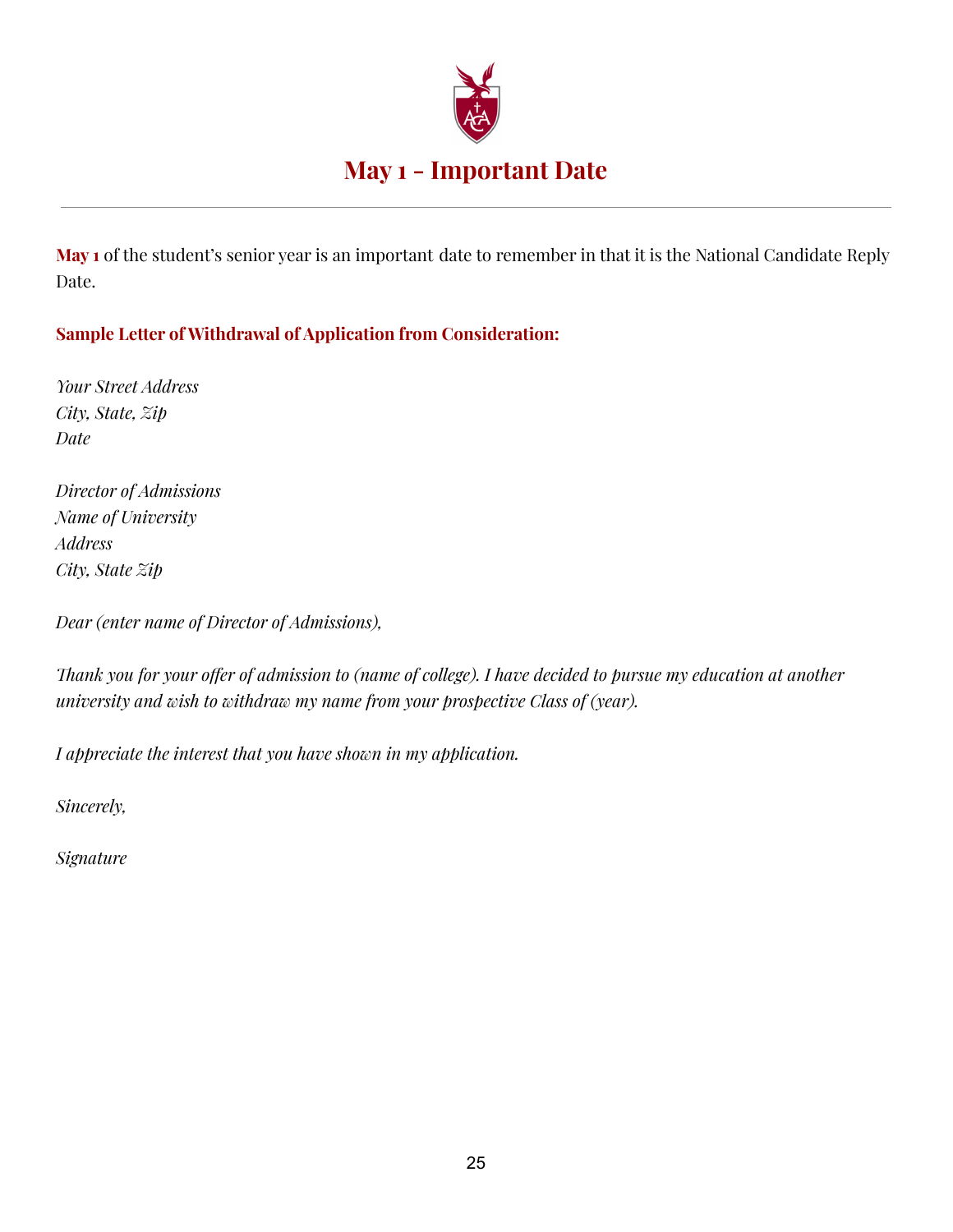

## **College Admission & Military Entrance Testing**

## **Below is a recommended College and Career Testing Timeline:**

**Sophomore Year:** Fall - PSAT (used to determine National Merit Winners); Spring: ACT/SAT, and ASVAB **Junior Year:** Fall - PSAT, ACT/SAT; Spring: ACT/SAT and ASVAB (if not taken sophomore year) **Senior Year:** Fall - ACT/SAT

Alabama Christian Academy requests that students apply to at least THREE colleges they are interested in during their senior year. This will allow for students to compare universities in regards to cost, location, campus involvement, etc. It is highly recommended that one of those schools be a "safety" school. A safety school is one in which your academic credentials exceed those of the average accepted student. Meaning, there is a high probability that you will be admitted (though it's important to recognize that nothing is certain).

## **ACT**

The ACT is a standardized test used for college admissions in the United States. There is a writing portion for the ACT. It is an essay that measures writing skills taught in high school English classes and entry level college composition courses. The writing portion is **optional** at most colleges. Please check to see what your desired college has for requirements. The ACT consists of four sections of multiple choice questions in the following subject areas: English, Mathematics, Reading, and Science. The ACT scale goes up to a 36, being a perfect score. The test without the essay is 3 hours and 30 minutes (with breaks), with the essay is just over 4 hours with breaks.

All students are required to take the ACT test **two times** before graduating from Alabama Christian Academy. Students may take it as often as they want to but at least twice. There will be two ACTs offered on campus at ACA each school year, once in the fall and another in the spring. These tests are approximately \$55 and will be charged to the student's account if they choose to sign up. The spots will be first-come first-serve started with the seniors and working down to the sophomores. We recommend students complete geometry before taking the ACT so they will be familiar with the questions for math on the test.

In addition to the two school day ACT tests that will be held on campus, there are National tests scheduled almost every month. Those test dates are posted on the calendar in the front of this packet and also posted on their website: <https://www.act.org/content/act/en/products-and-services/the-act/registration.html>. If you or your child need assistance with registration for a National test, please contact Mrs. Howard and she will be happy to help! Registration takes about 30 minutes. (Students will just need to get your debit card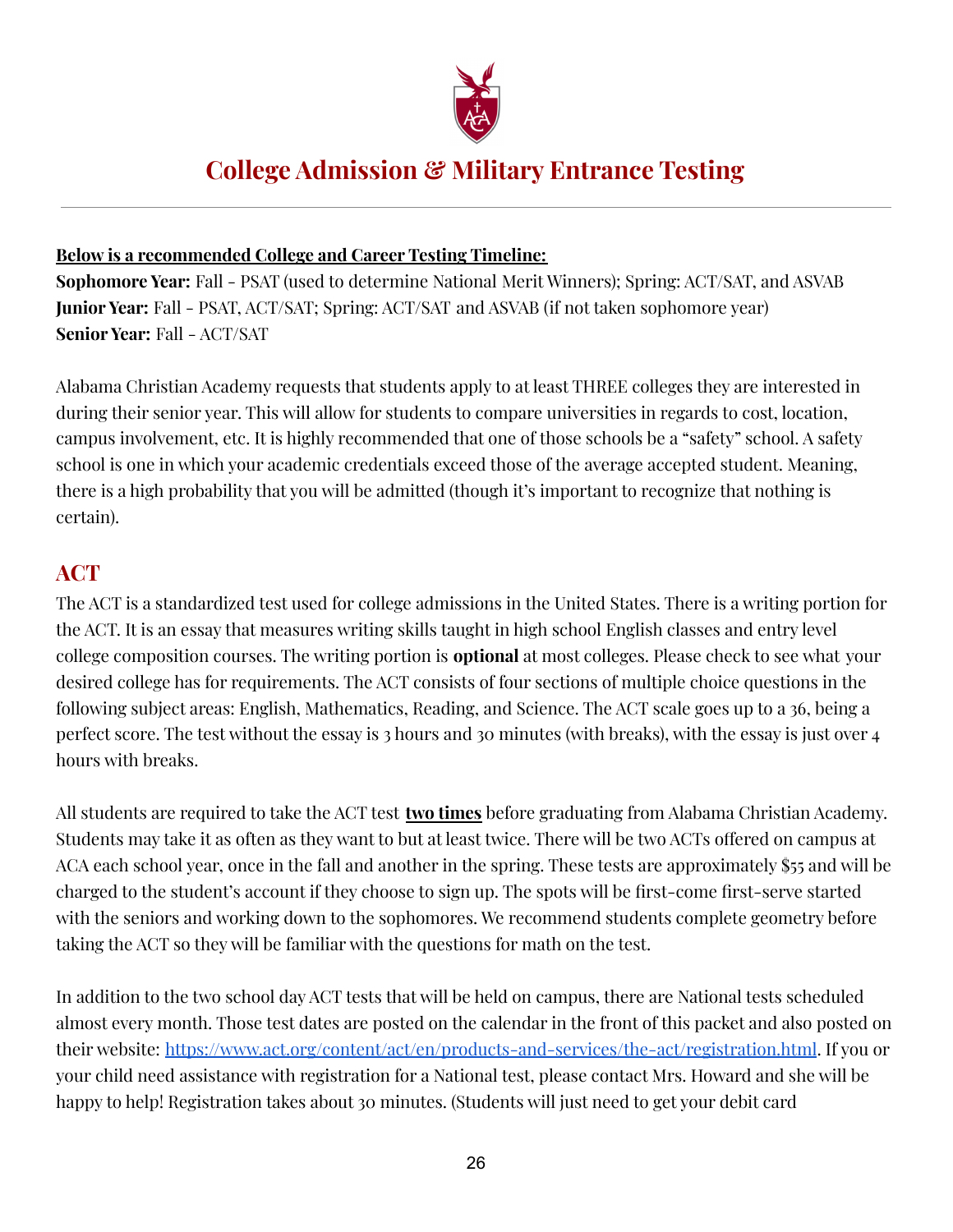

information, if they don't have their own, to pay for the test). ACT Prep textbooks are also available at registration and cost around \$35 (it is also available on Amazon).

ACT Prep courses will be offered on campus at ACA for FREE ONLY for those signed up to take the upcoming National ACT. All National tests are offered on Saturdays and our ACT Prep course will take place the Wednesday, Thursday, and Friday leading up to the Saturday test date. If you would like your child to complete the ACT Prep course, ACA needs a copy of the testing registration to confirm their "ticket" for Prep. This course will be first-come first-serve as we only have a certain number of spots available, so the sooner you register, the better chance you'll get into the prep course. The Official ACT Prep Guide book is required for the prep course at ACA (at the expense of the student).

## **SAT**

ACA offers the SAT test on campus once each year, typically in October. The SAT is a multiple choice test created and administered by the College Board. The purpose of the SAT is to measure a high school student's readiness for college, and provide colleges with one common data point that can be used to compare all applicants. There are two sections of the SAT - Math and Evidence-Based Reading and Writing. Some students perform better on the SAT over the ACT (or the opposite) so testing both can be extremely beneficial. Overall, the higher you score on the SAT and/or ACT, the more options for attending and paying for college will be available to you. The SAT is scored on a 200 to 800 point scare. Your total SAT score is the sum of the two section scores. The highest possible SAT score is 1600. If you choose to take the **optional** essay, you will receive a separate score. The test without the essay is 3 hours, with the essay is 3 hours and 50 minutes.

Most colleges will accept scores from both the ACT and the SAT. There is not necessarily a better test over the other, but it would be helpful to take both just to see if you score higher on one over the other. In addition to the one school day SAT we will host at ACA, there are National SAT dates almost monthly. If you or your child would like help registering for the SAT, please contact Mrs. Howard.

## **PSAT**

The PSAT is another form of assessment used for students to be considered for a National Merit Scholarship. You must also satisfy high academic standards and other requirements, but if you earn a qualifying score to enter the National Merit Scholarship Program, you could compete for national recognition and college scholarships. This test is taken by students in the 11th grade. If students choose to take the PSAT their sophomore year, it is strictly a practice test. The scores will NOT count towards Merit scholarships. If your scores are high enough your junior year, you can qualify for a National Merit commendation and/or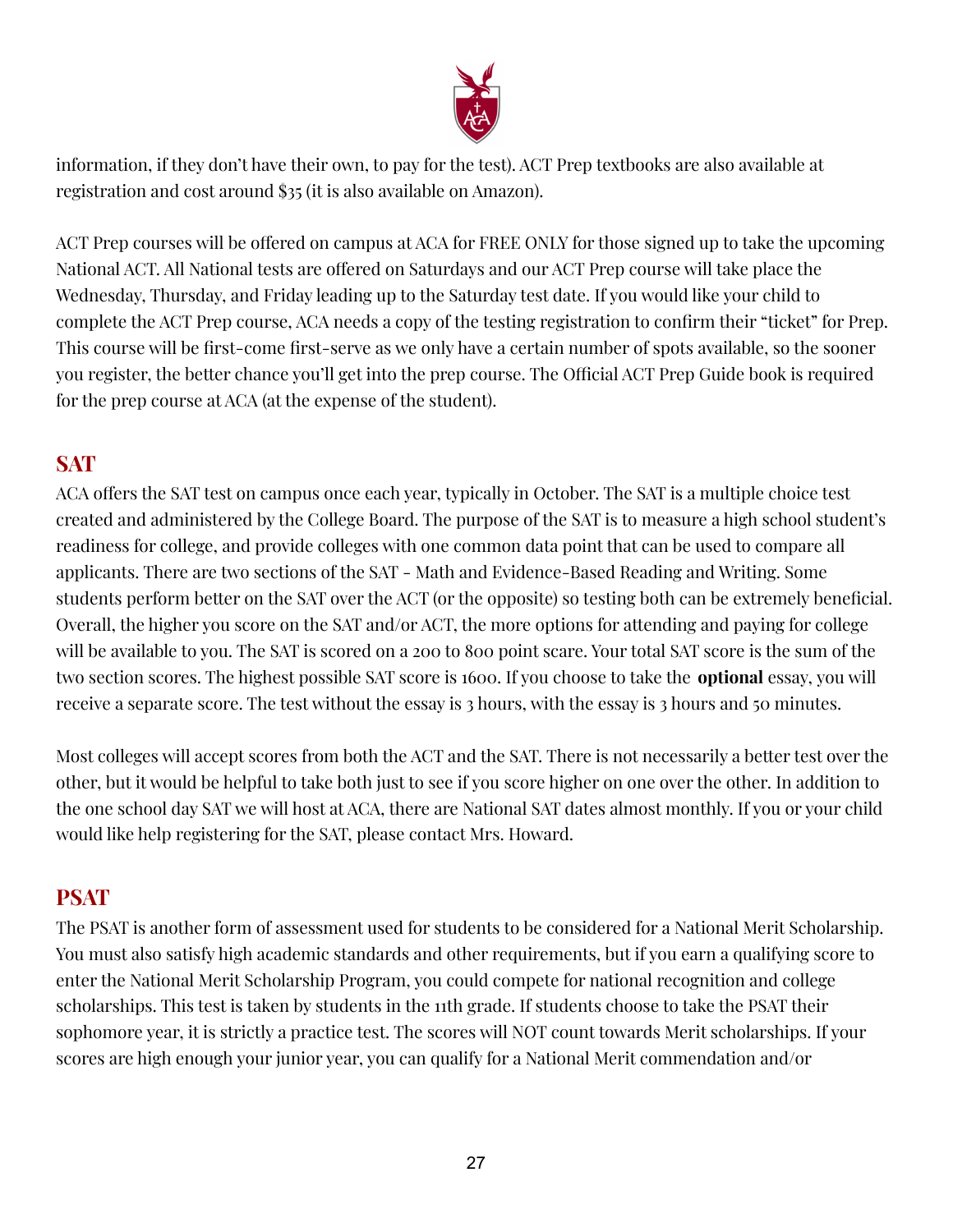

scholarship. The score range for the PSAT is anywhere from 320-1600. PSAT scores between 950 and 1060 are above the national average and that will put you in the top 50% of test takers.

## **ASVAB**

The ASVAB test is a timed, multi-aptitude test, which is given at more than 14,000 scrolls and Military Entrance Processing Stations (MEPS) nationwide. The Armed Services Vocational Aptitude Battery is your ticket to a great United States military career. This test is developed and mained by the Department of Defense. This assessment helps to determine which branch every individual would be best for and even what military jobs you can hold after you finish basic training or boot camp. The better your ASVAB score, the broader your options. We will host an ASVAB on campus for those interested once a year. If your child is interested in taking the ASVAB an additional time, please contact Mrs. Howard and she will get a recruiter to come to campus and give your child another test. (This may happen at a military career center if they cannot come to our campus, but Mrs. Howard can help get this set up). This test can be used as an entrance exam for all branches of the military: Army, Marines, Navy, Air Force, National Guard, and Coast Guard. This test will be given to the sophomore class every spring, however, if you would like to take it again as a junior or senior, sign up with Mrs. Howard.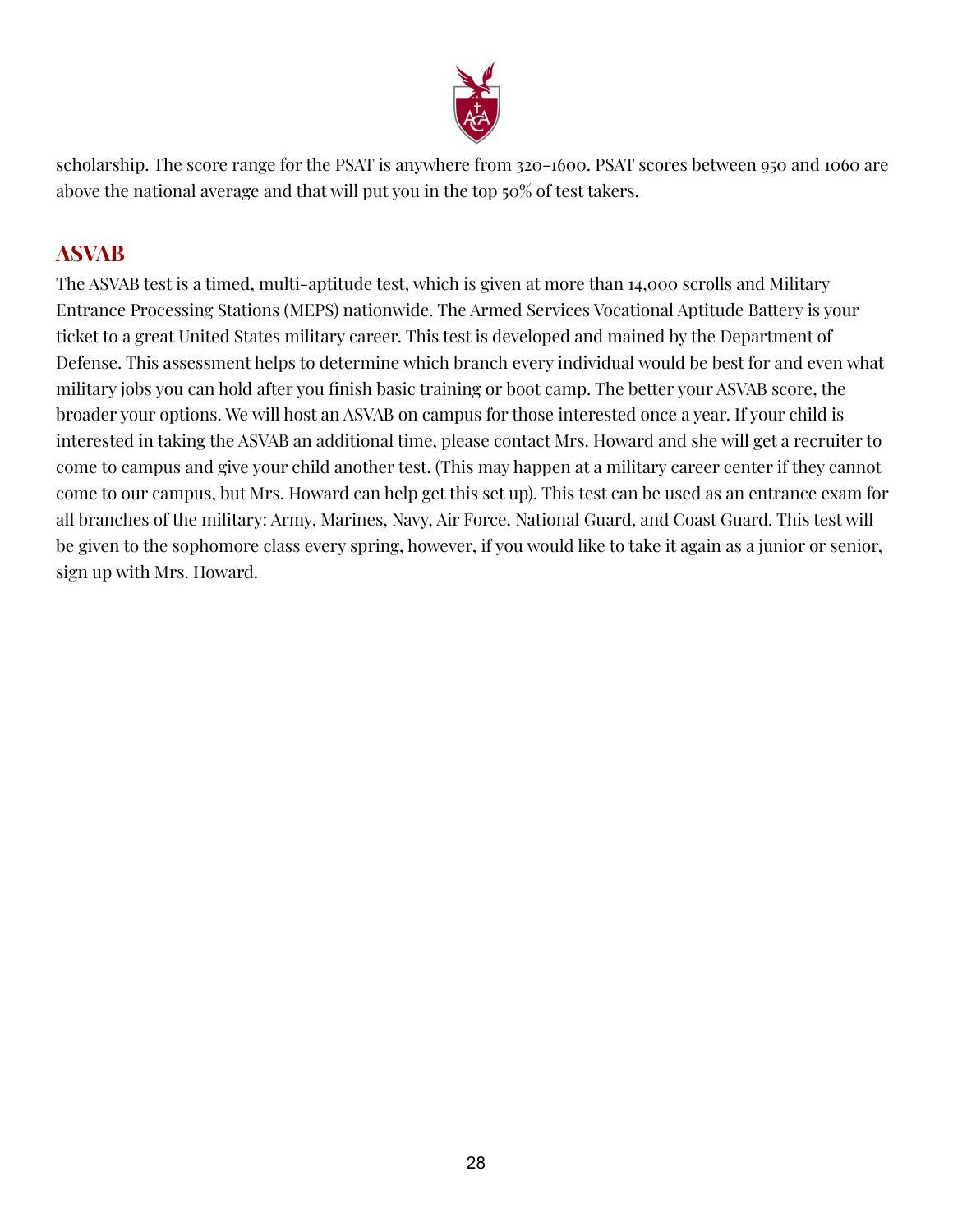

## **Tips for Completing Your College Application**

You may see some terms while filling out applications and scholarships that you do not understand. Below are a few with a description of each. If you have any additional questions about specific terms on your applications or scholarships, please feel free to reach out to Mrs. Howard.

### **CEEB or College Board Code**

The College Board assigns a code to every high school in the nation to identify schools. The CEEB for Alabama Christian Academy is **011869**. This will be asked on applications and testing registration sites ALL the time! Try to remember it :)

### **Degrees/Certifications**

Certification - earned after completing a short series of courses for a particular skill competency. Associate's Degree - earned after what is usually two years at a community or junior college. Bachelor's Degree - earned after what is usually four years at a university or four years at a college. Master's Degree - earned after what is usually two years of post-bachelor's degree study. Doctorate Degree - earned after what is usually 2-4 years of post-master's degree study.

### **GPA or Grade Point Average (can be weighted or unweighted)**

This is the cumulative average of ALL of a student's grades (translated into points on a 4.0 scale) earned from the freshman year forward. The unweighted average uses unweighted grade points, where the weighted average uses weighted grade points. Colleges usually look at weighted averages and ACT/SAT scores.

### **GPA - Unweighted**

This refers to a grade point average that assigns 4.0 quality points to an "A", 3.0 to a "B", 2.0 to a "C", and 1.0 to a "D", regardless of whether the courses are standard, honors, or AP level.

### **GPA - Weighted (Also known as Quality Point Average)**

This refers to a grade point average that uses the above noted scale but assigns 0.5 extra quality points for Honors classes, 1 extra quality point for Dual Enrollment classes and a scale for AP classes.

### **Match School**

One in which your transcript mirrors that of the average freshman. Therefore, your GPA, SAT?ACT scores and coursework (college prep, honors, etc.) are all on par with those undergrads typically admitted. While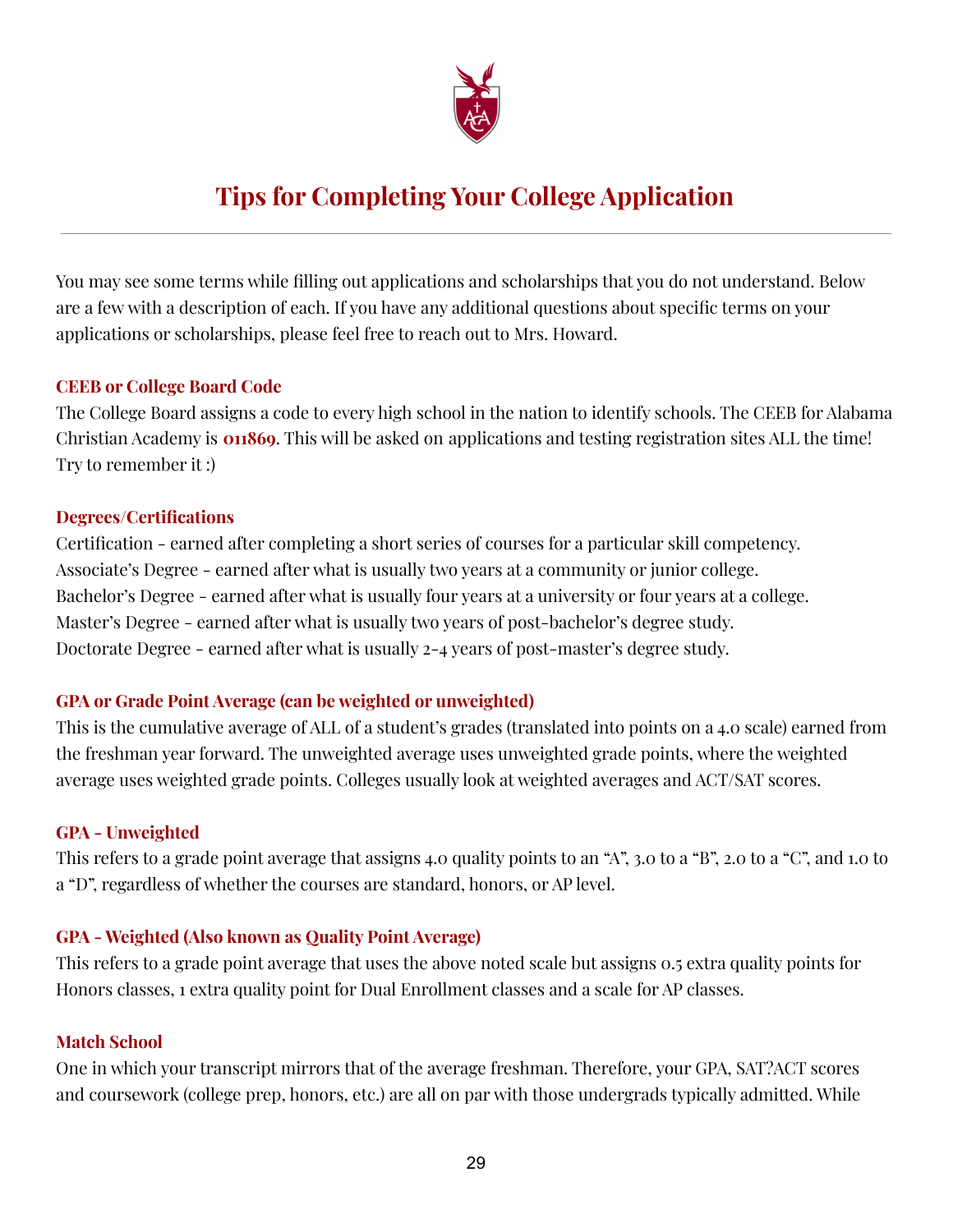

this will not guarantee an acceptance (especially considering that extracurricular activities, essays, etc. come into play), you can apply with confidence and the understanding that you have a great shot!

## **Reach School**

Colleges where your academic qualifications are below the average accepted student. For example, it is unlikely you would gain entry to an Ivy League university with a 1.5 GPA. However, even if your SATs might be 100 points lower than average or you have a 3.4 GPA instead of a 3.8, if you really like the school, throw your hat into the ring. It could be a long shot, but an admissions officer might just see your potential!

## **Safety School**

A safety school is one in which your academic credentials exceed those of the average accepted student. Meaning, there is a high probability that you will be admitted (though it's important to recognize that nothing is certain).

## **Letters of Recommendation**

Many colleges and scholarships require letters of recommendation from your counselor, principal, or teacher. Some schools have a specific form for them to complete, while others just require a letter. Please be sure to give the person filling out the form a minimum of **TWO WEEKS** to complete the recommendation letter. Chances are, they have more than one letter to complete. To receive a good, thorough recommendation letter, it is helpful to provide your counselor, teacher, or principal with a list of your accomplishments - both in school and out of school. Please give them a copy of your resume when asking them to complete your recommendation. It would also be nice to write an email or a letter thanking them for writing your letter.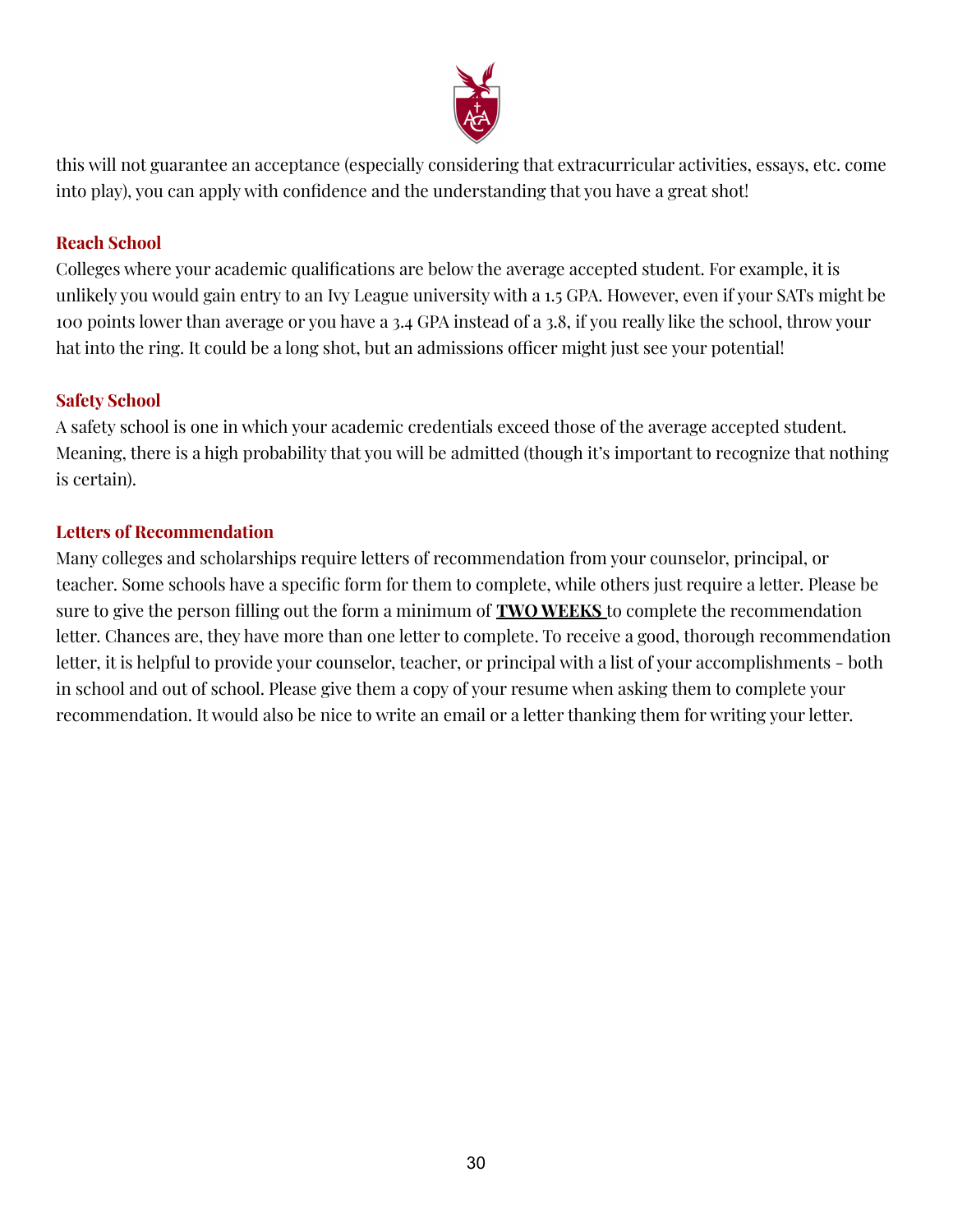

The summer is a great time to get started visiting colleges. It is very important to visit colleges you are interested in attending. It is not recommended to make up your mind to attend a college based solely on the website or what your friends think about the college or university. You will be living at the college you choose to attend for quite a while, so you should be sure you are comfortable with the campus and the town where the school is located.

Each student at Alabama Christian Academy receives 10 days to which they can be absent. **STARTING IN AUGUST 2021, Juniors will receive ONE additional absence to visit a college during the school year with documentation from the admissions office that you attended campus. Seniors will receive TWO additional absences to visit colleges during the school year with documentation from the admissions office that you attended campus.** If the students go over the allotted absences and do not use them for college visits only, the student will be responsible for attending and paying for Saturday School at ACA. These absences are ONLY available as college days and MUST be pre-approved by Mrs. Howard or Mrs. Taggart **ONE WEEK (7 days) IN ADVANCE.**

It is recommended that at least one parent attend this visit with their child. In order for this to count as one of the student's visit days, the form must be completed, submitted, and approved 7 days prior to the visit. If it does not get approved, the student will only be able to attend if they use one of their 10 absences.

If you or your student would like assistance with scheduling these off-campus visits with colleges, please reach out to Mrs. Howard. She will help coordinate, if needed.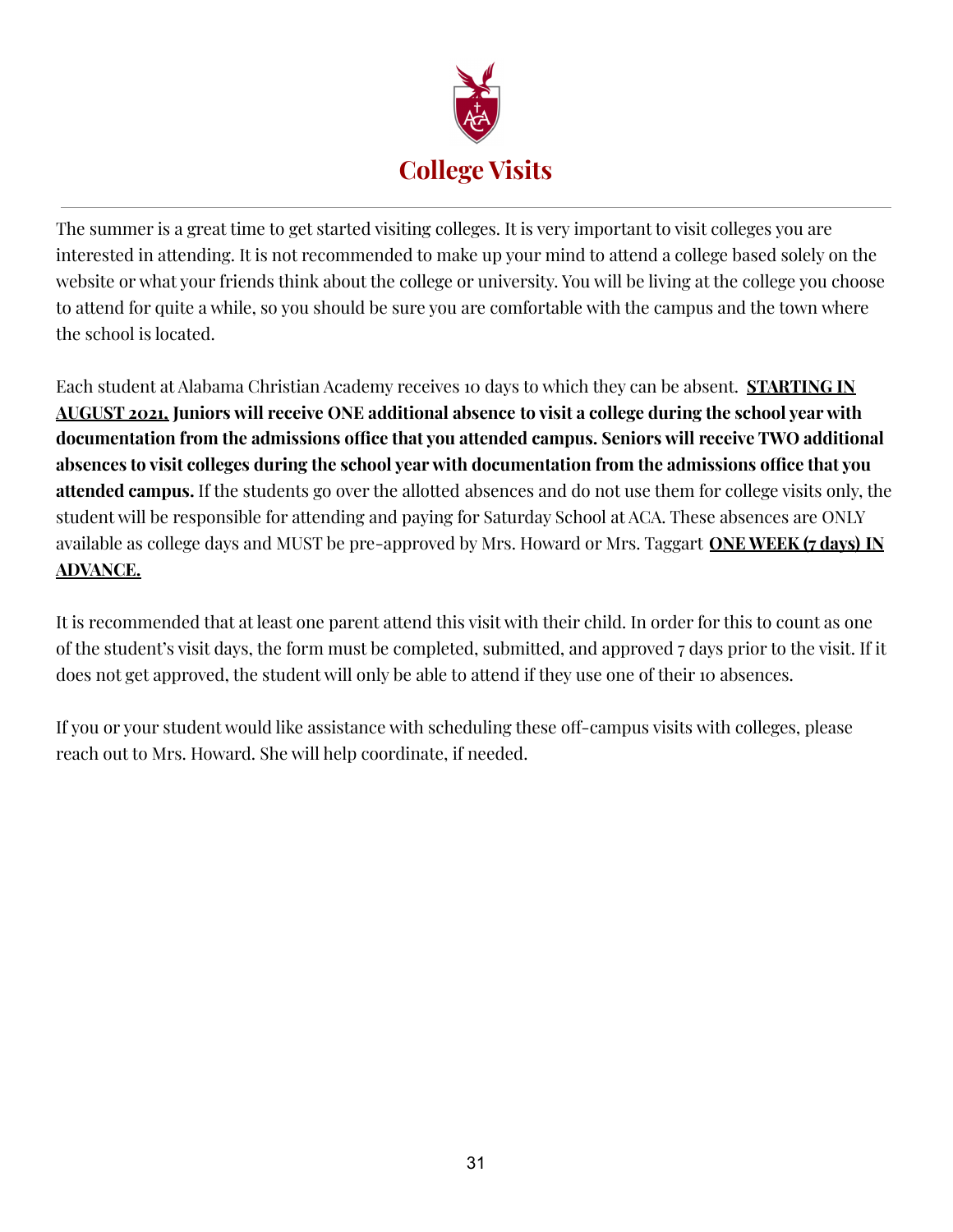

## **College Day Request Form**

| Student's Name:        |  |  |  |
|------------------------|--|--|--|
| Date Visiting College: |  |  |  |

Please allow my son/daughter to be dismissed from classes for a college day to visit the campus of \_\_\_\_\_\_\_\_\_\_\_\_\_\_\_\_\_\_\_\_\_\_\_\_\_\_\_\_\_\_\_\_\_\_\_\_\_\_\_\_\_\_\_\_\_\_\_\_. I will be accompanying my child on this college visit (YES/NO). He/She has appointments set up with college personnel.

I understand that the student is responsible to both obtain assignments in advance and to turn in all make-up work according to the teacher's requests. If a student has a D or F in a course, he/she may not be excused to take a college day. A student may not take a college day on the day that a major assignment is due. Failure to comply with the above may result in a student not being allowed to make-up or turn in any missed work, which may adversely affect the grade a student receives in a course. It is also my understanding that if my child does not use this day as a college day, it will be considered one of the 10 absences my child is given and could result in Saturday School if the student goes over. All of the student's teachers must sign below and if desired, add comments regarding the student's academic performance, upcoming assignments/tests, etc.

| Signature                            | Comments                        |
|--------------------------------------|---------------------------------|
| Period 1                             |                                 |
| Period 2                             |                                 |
| Period 3                             |                                 |
| $Period 4 \n$                        |                                 |
| Period 5                             |                                 |
| Period 6                             |                                 |
| Period 7                             |                                 |
|                                      |                                 |
| <b>Student Signature</b>             | Parent Signature                |
|                                      | _ Date Received _______________ |
| Mrs. Taggart, Upper School Principal |                                 |
|                                      |                                 |
| Mrs. Howard, College Counselor       |                                 |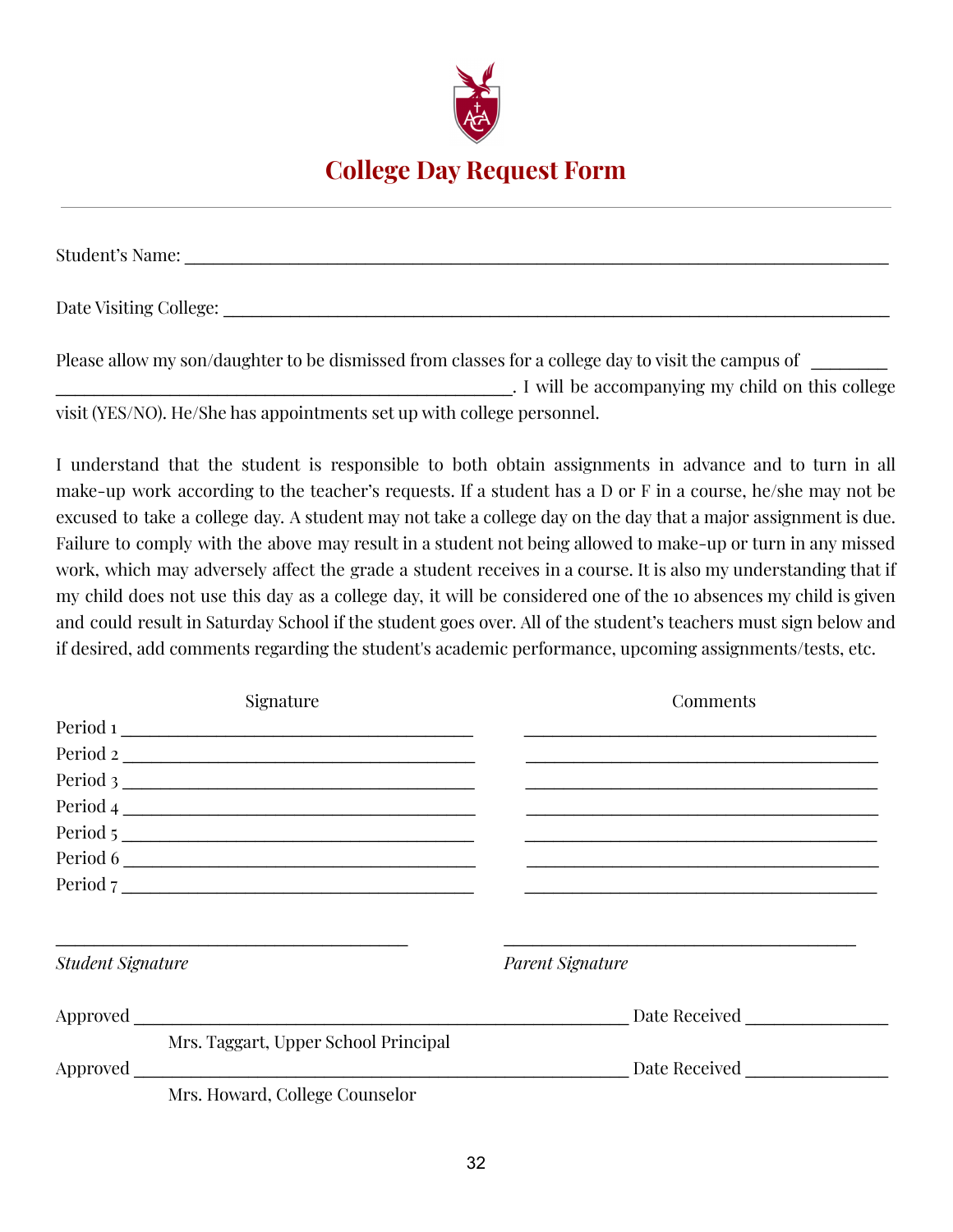

## **Financial Aid & Scholarship Information**

The biggest portion of scholarship money will come from the college you attend. You must be accepted to a college before you can begin to ask that college/university for scholarships. Most have an acceptance deadline of December 1st in order to receive scholarships, but some may have an even earlier deadline. Make yourself aware of the scholarship deadlines for the school(s) of your choice.

Finding and applying for other scholarships takes a great deal of time and effort. Research and completing paperwork for these scholarships is not easy so the sooner you get started, the less overwhelming it will feel. Mrs. Howard can help by providing and navigating the resources available for scholarships, but she cannot give individuals a list of scholarships tailored to their specific needs and talents. She will update the counseling website and send emails about various scholarship opportunities as she receives them. There are thousands of scholarships out there. Use other resources and search for scholarships online! Do your research! Two great websites are fastweb.com and wiredscholar.com. There are several other websites to find scholarships available on the counseling website.

Scholarships are only one type of financial aid, and there generally separate applications for each scholarship. Most other forms of aid (grants, loans) require that students fill out a Free Application for Federal Student Aid (FAFSA). The FAFSA is a federal form which cannot be filled out until October 1st, when the previous year's tax information is available. The form can be filled out on-line at www.fafsa,ed.gov. It MUST be completed for students to be eligible for State and Federal aid. This type of aid usually depends upon families' financial needs. It is a great idea to fill this out whether you think you would qualify for it or not - there is SOME money for which you may be eligible automatically, without any financial need. The application takes about 60 minutes to complete and you will need the previous year's tax information available to you to complete the application.

Students and parents should be aware that every college handles scholarships differently. Some college applications for admission automatically qualify you to be considered for a scholarship, while other colleges have a separate scholarship application process. The scholarship/admission office of each college is the best source of information concerning the scholarships available at that institution. The ACA College Counseling Office receives only a limited number of scholarship notices from the colleges, which will be passed along to students. Students should check the scholarship list in their Naviance account for updated scholarship information.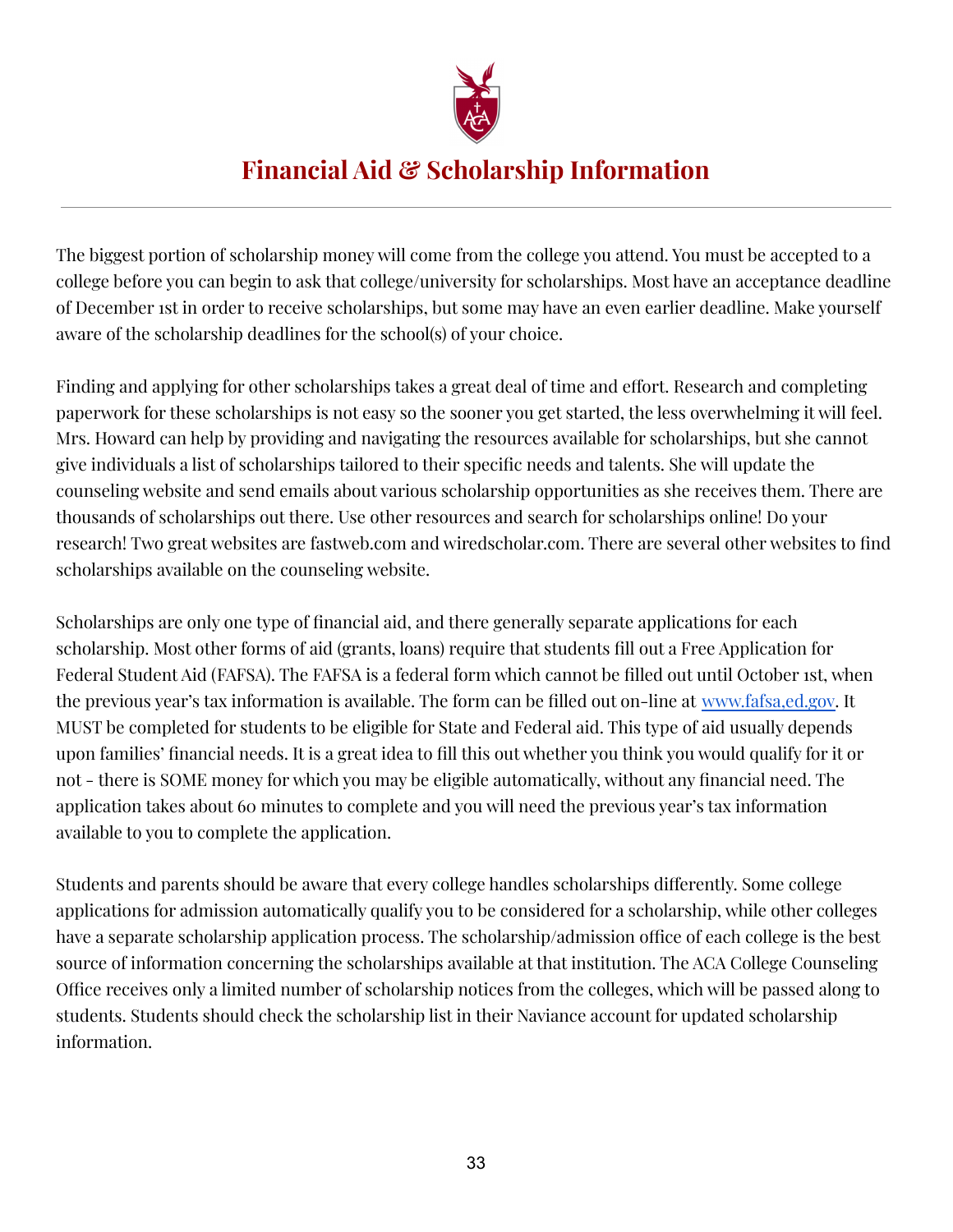

## **Merit scholarship types vary. Some of them are:**

- 1. Academic
- 2. Leadership
- 3. Departmental
- 4. Talent
- 5. Athletic
- 6. External (includes any type of scholarship) -- Many organizations offer scholarships including state and local governments, businesses, employers, clubs, civic groups, church and religious organizations, military associations, private foundations, and charities.

## **Helpful guidelines to make your scholarship search successful:**

- Strictly observe deadlines and strive to submit applications early
- Be honest about grades, experiences, memberships, qualifications, family finances, and other information
- Only apply if you meet the scholarship's minimum requirements
- Carefully follow instructions
- When submitting the application, only include items requested
- Proofread your application carefully
- Keep copies of EVERYTHING you send in case your application gets misplaced. (Save them in a specific folder labeled for the college on your drive so you can easily find them from anywhere!)

## **Students should bring a copy of all scholarship awards and acceptance letters to Mrs. Howard as they receive them. These will be used in recognizing each student at awards day!**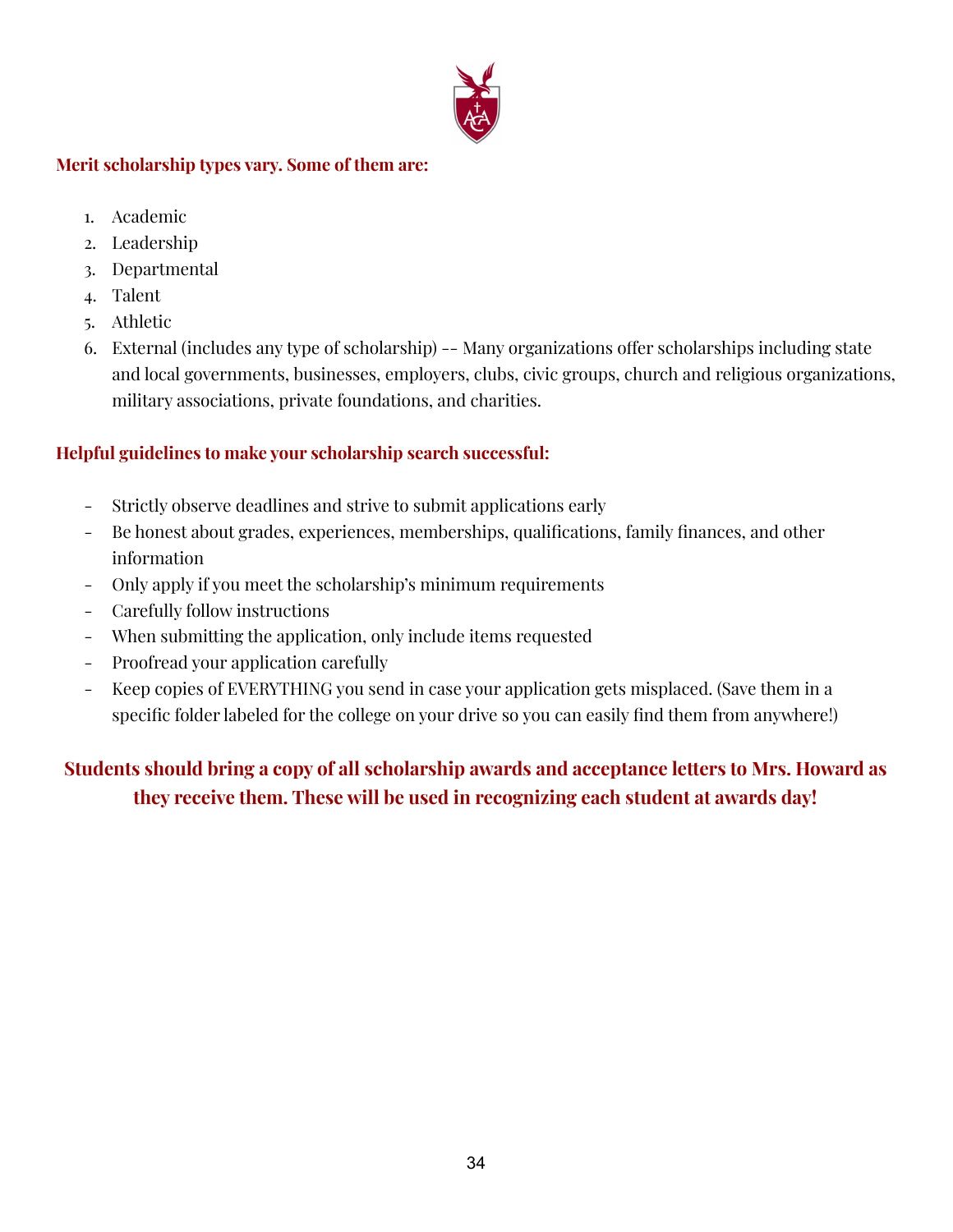

## **Student Athletes (NAIA & NCAA Clearinghouse Information)**

Students interested in playing NAIA or Division I or II varsity sports are required to complete the NAIA and/or NCAA Clearinghouse application. This must be completed online. Request transcripts to be submitted electronically to NCAA from Mrs. Howard. Be sure to request to have final transcripts sent upon graduation. You do not need to complete an application to be talked to by college coaches, but you will not be eligible for play until this is completed. The recruiter you are working with for each university should give you a timeline as to when this process will take place. If this does get completed early before you are recruited, you will be ahead of schedule! The sooner, the better!

We plan to have someone from both the NAIA and NCAA on campus for our parents and students to get a better understanding of the eligibility requirements. We will send updated information as we schedule these events.

**NAIA Eligibility Clearinghouse** www.play.mynaia.org

**NCAA Eligibility Clearinghouse** https://web3.ncaa.org/ecwr3/